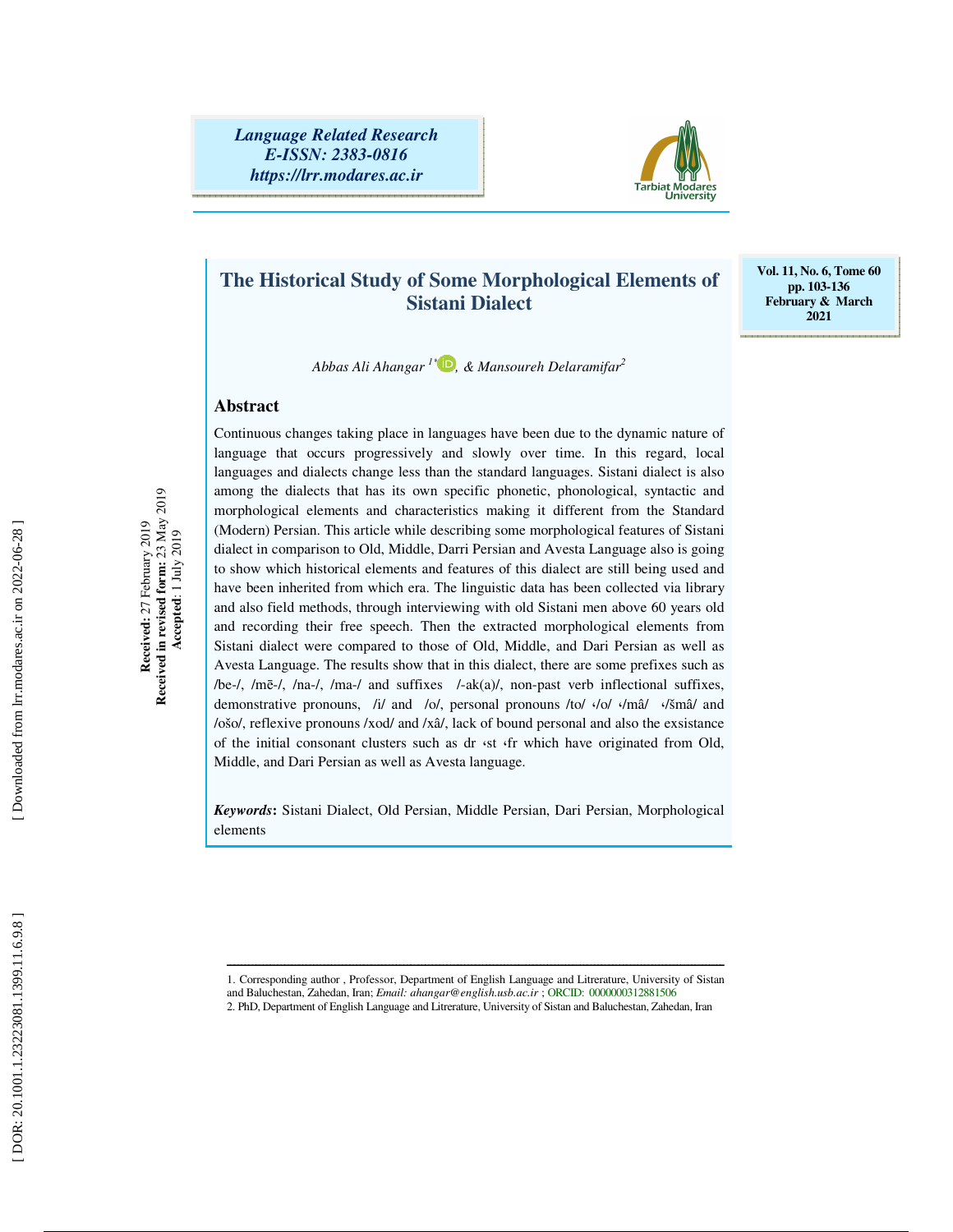*Language Related Research 11(6), (February & March, 2021) 103-136*

#### **1. Introduction**

Continuous changes occurring in languages are due to the dynamic nature of language. Such alternations occur progressively and slowly over the time. In this regard, local dialects and languages change less than standard languages. Awareness of existing linguistic elements in any dialect and presenting a complete description of them makes clear the root of the Persian dialects and their relation to modern Persian and also contributes to disambiguation of ambiguous points in previous Iranian languages as well as the diachronic changes occurred in them.

Sistani dialect has its own specific characteristics in different areas such as phonology, morphology and grammar which has made it different from standard Persian. Sistani is regarded as a dialect of New Persian, which is classified within the Southwestern group of Iranian languages. It takes its name from the historically important Sistan region that straddles southeastern Iran and southwestern Afghanistan: one portion of Sistan makes up the northern part of the Iranian province of Sistan and Baluchestan and the other portion is a part of the Nimruz Province in Afghanistan. This dialect is also spoken in the Sarakhs, Torkamanestan. In other parts of Iran, Sistani speakers also live in some part of Iranian Baluchestan, Mazandaran, Golestan and Khorasan Razavi Provinces.

This article, while describing some grammatical and morphological elements of Sistani dialect, along with comparing them with Old, Middle and Dari Persian as well as Avesta, is going to show which historical grammatical and morphological elements are still used in this dialect and the language variety that they inherited from.

#### **2. Methodology**

To this end, the free speech of 20 of the above sixty-year-old uneducated or less educated male speakers in Sistan were provided. Then a questionnaire was prepared. The questions were designed for finding the tense of verbs, personal and demonstrative pronouns, consonant clusters and the names in Sistani dialect. Finally, the data were extracted, described and then analyzed.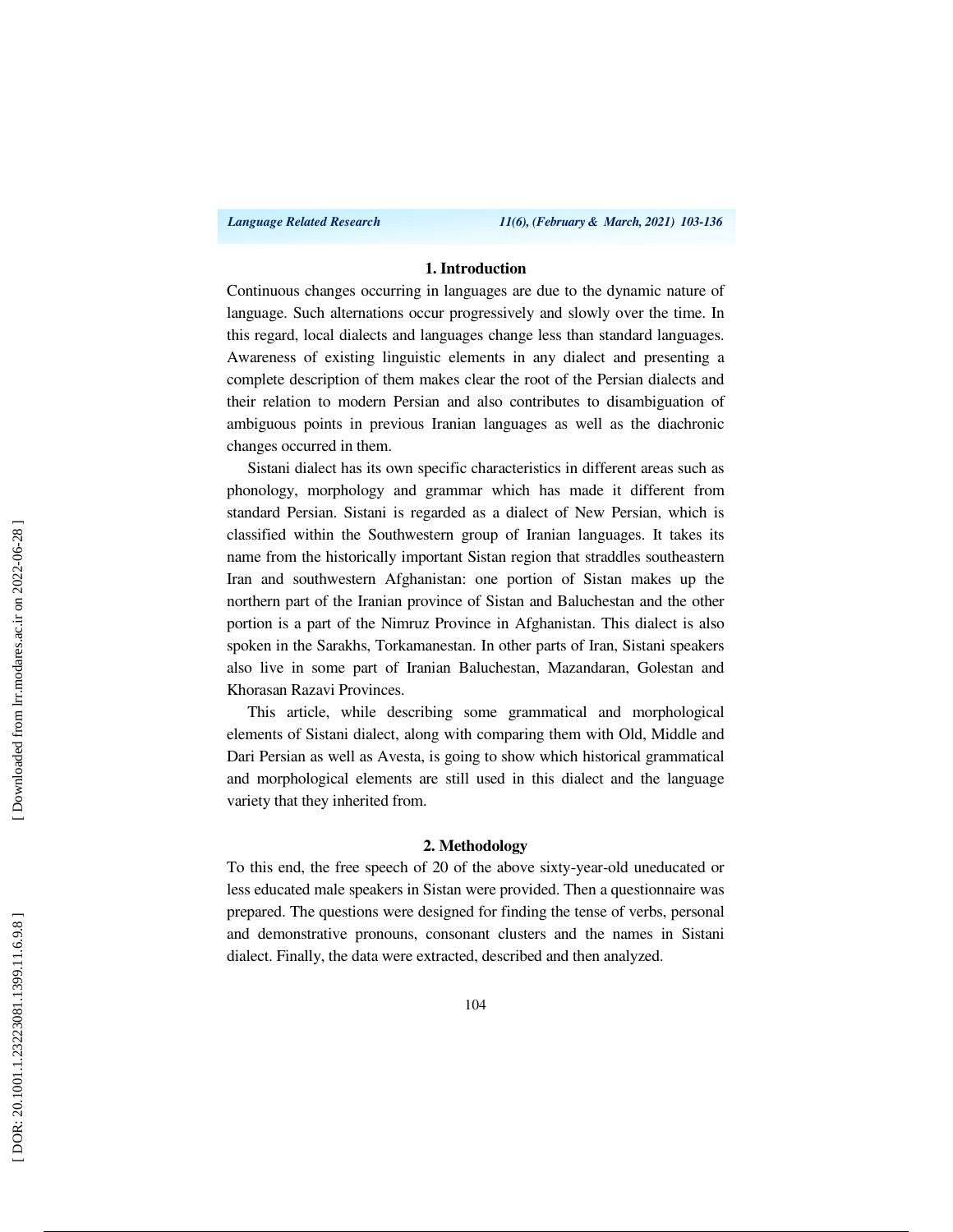*The Historical Study of Some … Abbas Ali Ahangar & Mansoureh Delaramifar* 

#### **3. Discussion and Results**

The research findings show that Sistani dialect has some similar elements and features to those of Old, Middle and Dari Persian as well as Avesta. Correspondingly, there are some prefixes such as /be-/, /m ē-/, /na-/, /ma-/; some suffixes like /-ak(a)/ and verbal endings; independent personal pronouns, reflexive pronouns, demonstrative pronouns; the lack of dependent personal pronounsi and the existence of initial consonant clusters, all of which have somehow origin in Old, Middle and Darri Persian as well as Avesta.

In this respect, the prefix /be-/ is used with the past tense verbs which is manifested as [b-], [ba-], [be-], [bo-], [bi-], [p-], or [ø-]. The prefix /m ē-/ is used with the simple non-past and non-past progressive with different realization: [m ē-], [m-], [me-], and [mi-]. The prefix /na-/ is used for all verbs with both indicative, subjunctive and imperative moods in Sistani dialect. This prefix is realized as [n-], [na-], or [ne-]. The prefix /ma-/ is used with prohibitive verbs. All the above mentioned elements originate from Old, Middle and Dari Persian.

In Nouns, the occurrence of the suffix /-ak(a)/ which originates from old Persian -ak(a) functions as diminutive and/or affection, gerund and definite markers. Moreover, the similarity between the personal and possessive pronouns and those of Old Persian, Middle Persian as well as Avesta are illustrated. The personal pronouns in Sistani dialect: [me], [to], [o], [mâ], [šmâ], [ošo], have been derived from Old, Middle Persian as well as Avesta's possessive pronouns: man, tu, oy or ho, ahmākam, yūšmakam and ōyšān. On the other hand, Sistani dialect does not make use of dependent possessive pronouns. Indeed, the personal and possessive pronouns are identical in this dialect. As to initial consonant clusters, Sistani dialect has preserved the initial consonant clusters in roots to give some examples: [dr āxt] "tree", [spest] "Alfalfa", [psar] "boy, son", [kmar] "waist", inherited from Old and Middle Persian. However, in Dari Persian, initial consonant clusters do not exist. It seems the standard Persian follows Dari Persian Language in this respect.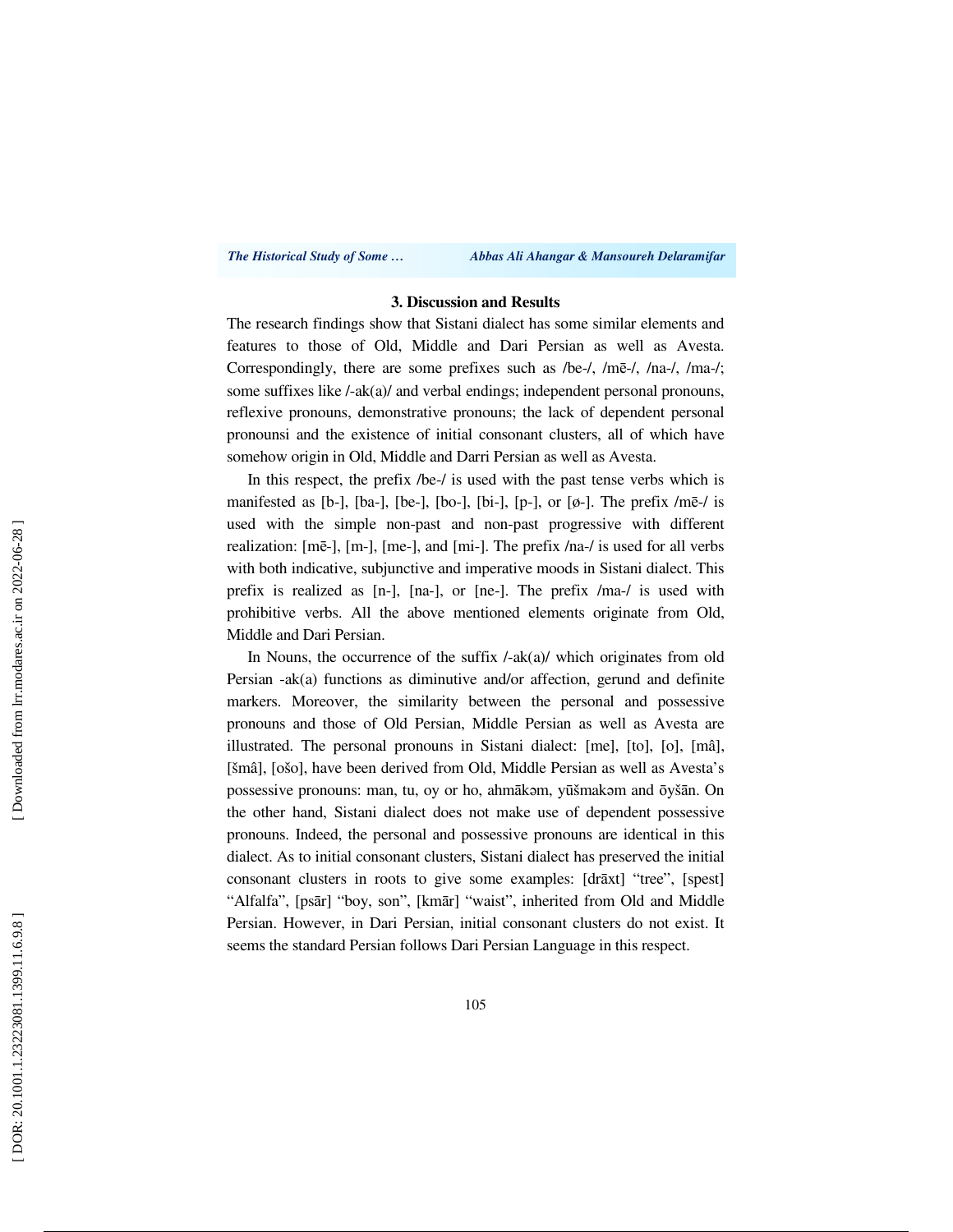*Language Related Research 11(6), (February & March, 2021) 103-136*

#### **4. Conclusions**

The description of some grammatical and morphological elements and features of Sistani Dialect shows that this dialect acts differently from standard Persian in some grammatical and morphological elements. These elements originate from Old, Middle, Dari Persian as well as Avesta which include some prefixes such as /be-/, /m ē-/, /na-/, /ma-/; some suffixes comprising / ak(a)/ and personal or verb endings; independent personal pronouns; reflexive pronouns; demonstrative pronouns; the lack of dependent personal pronouns; the existence of initial consonant cluster originating from Old, Middle and Dari as well as Avesta. In addition, the findings indicate that the language changes occur throughout the time and the dialects preserve the original structures of the old languages more than the standard languages.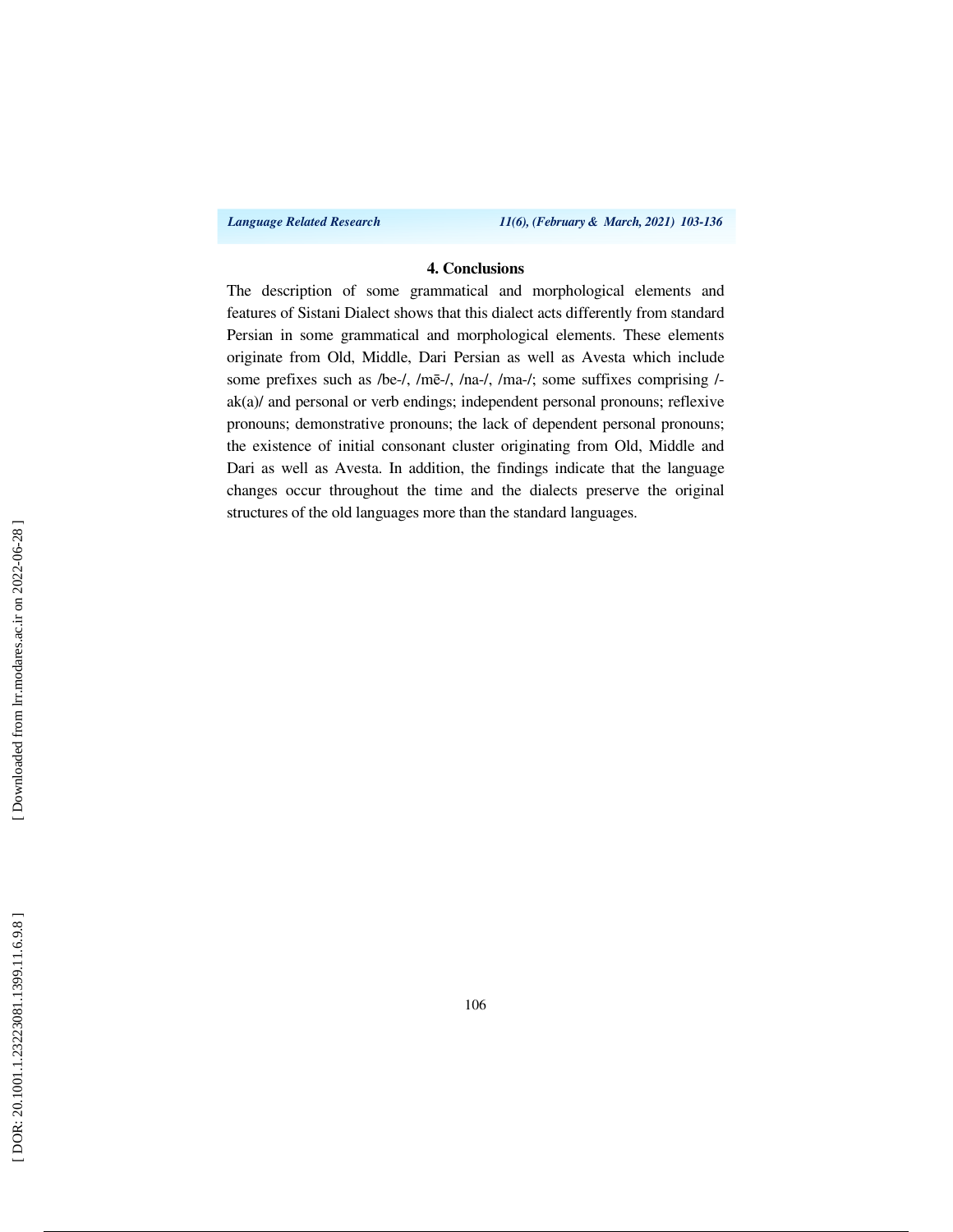

# بررسي تاريخي برخي از عناصر ساختواژي گويش سيستاني

عباسعلى آهنگر ٌ ْ ٰ، منصوره دلارامىفر ْ

. 1 استاد زبانشناسي گروه ادبيات و زبان انگليسي دانشگاه سيستان و بلوچستان، زاهدان، ايران. 2. دانشآموختة دكتري زبانشناسي، دانشگاه سيستان و بلوچستان، زاهدان، ايران.

پذيرش: ٩٨/٠٤/١٠

دريافت: ٩٧/١٢/٨

#### چكيده

تحولات مداومي كه در زبانها رخ ميدهد بهدليل ماهيت پوياي زبان بوده است كه در گذر زمان بهصورت بسيار كند و تدريجي حاصل شده است. در اين راستا، زبانها و گويشهاي محلي بهطور معمول كمتر دستخوش تغيير قرار گرفتهاند. گويش سيستاني نيز از جمله گويشهايي بهشمار ميآيد كه داراي برخي ويژگيهاي آوايي، واجي، نحوي و ساختواژي منحصربهفردي است كه آن را با زبان فارسي معيار (امروزي) متفاوت ساخته است. پژوهش حاضر، ضمن توصيف پارهاي از عناصر و ويژگيهاي ساختواژي گويش سيستاني و مقايسة آنها با زبان فارسي باستان، ميانه، دري، و زبان اوستا درصدد است تا نشان دهد كه كدام عناصر تاريخي ساختواژي در اين گويش همچنان كاربرد دارد و هركدام از چه دورهاي به ارث رسيده است. دادههاي زباني پژوهش، از طريق بررسي كتابخانهاي و همچنين به روش ميداني با ضبط گفتار آزاد و مصاحبه با گويشوران سيستاني مسن بالاي 60 سال گردآوري شده است. سپس، عناصر ساختواژي بهدست آمده از گويش سيستاني با آنچه از زبانهاي فارسي باستان، ميانه، دري و اوستا موجود است، مقايسه شد. نتايج پژوهش نشان داد كه در اين گويش پيشوندهاي فعلي -be، -me، -na، -ma و شناسههاي غيرگذشته، پسوند (a(ak،- ضماير اشارهٔ نزديک i و اشارهٔ دور o، ضماير شخصي فاعلي šmâ ،mâ ،o ،to ،me و ošo، ضماير انعكاسي xod و مشترك xâ، عدم كاربرد ضماير متصل و همچنين وجود خوشة دو همخواني آغازين مانند: dr، st، fr، در زبانهاي فارسي باستان، ميانه، دري و اوستا ريشه دارند.

ــــــــــــــــــــــــــــــــــــــــــــــــــــــــــــــــــــــــــــــــــــــــــــــــــــــــــــــــــــــــــــــــــــــــــ واژههاي كليدي: گويش سيستاني، فارسي باستان، فارسي ميانه، فارسي دري، عناصر ساختواژي.

E-mail: ahangar@english.usb.ac.ir :مقاله مسئول نويسندة\*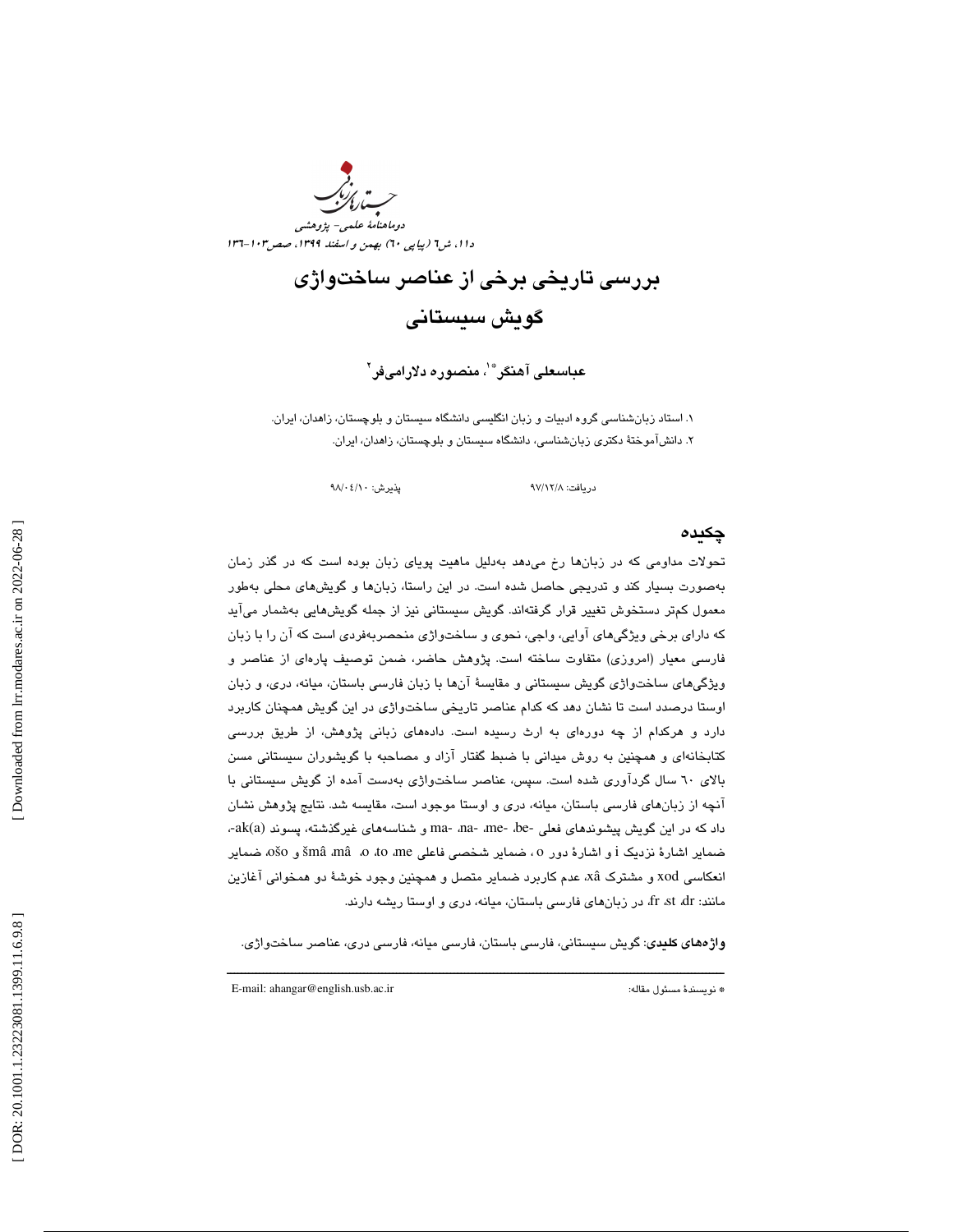عباسعل*ي آهنگر و همكار بررسي تاريخي برخي از عناصر...*... تاريخي بر*خي از عناصر...*... تاريخي برخي *از عناصر...*... تاريخي<br>**بررسي تاريخي بررسي بررسي بررسي بررسي تاريخي بررسي تاريخي برخي از عناصر بررسي تاريخي برخي از عناصر** 

#### 1. مقدمه

بر اساس نوع تحولات تاريخي زباني، زبانهاي ايراني را به سه دورة مهم تقسيم كردهاند. دورة باستان، دورة ميانه، و دورة جديد (ابوالقاسمي، 1375؛ آموزگار و تفضلي، 1385). زبان ايراني باستان زباني است كه زبانهاي اوستا، مادي، سكايي و فارسي باستان از آن منشعب شدهاند (ابوالقاسمي، 1375 :2 ). از زبان ايراني باستان اثري بهجاي نمانده است و محققان آن را به كمك زبانهاي اوستا، فارسي باستان و سنسكريت بازسازي كردهاند (ناتل خانلري، ١٣٦٥؛ فرشيدورد، ١٣٧٨؛ اشميت، ١٩٨٣، ترجمهٔ بختياري و همكاران، ١٣٨٦). زبان فارسي ميانه زباني است كه حدفاصل بين زبانهاي دورة باستان و زبانهاي دورة اخير بهكار ميرفته است. اين دوره به صورت تقريبي بيان شده است و تاريخ دقيقي از آن در دست نيست. يكي از ويژگيهاي فارسي ميانه سادهتر بودن آن نسبتبه صورت باستاني و ديگري تحول آشكار در نظام زبان فارسي باستان و متروك شدن بسياري از نظامهاي موجود در آن زبان است (ناتل خانلري، ١٣٦٥؛ باقري، ١٣٧٥؛ رضايي، ١٣٨٠). از زمان استيلاي تازيان بر ايران تاكنون را «دورهٔ جديد زبان فارسي» ناميدهاند. گويشها و زبانهاي متعدد مربوط به اين دوره نيز صورت تحوليافتة زبانهاي ايراني دورة ميانه است. فارسي جديد اغلب با صفت دري در مفهوم «اداري و دولتي»، همان زبان رسمي، ادبي و اداري قبل از اسلام است (ناتل خانلري، 1365؛ ابوالقاسمي، 1375؛ زرشناس، 1382). در اين راستا، با بررسي تاريخي هر زبان ميتوان مسير تغييرات زباني را از قديمترين صورت دنبال و قوانين حاكم بر آنها را كشف كرد (آموزگار و تفضلي، 1385 :1 ). همچنين، بخشي از دانش ما در ارتباط با تاريخچة ايران و اقوام آن در نتيجة بررسيهاي گويششناختي و زبانشناختي بوده است كه بدون اين بررسيها محققان نميتوانستند به فهم دقيقي از تاريخ ايران دست يابند (صادقي، ١٣٨٠: ٩).

از سوي ديگر، مورخان يونان قديم سرزميني را كه در نزديكي هيرمند بود درانگيناي ناميدند كه از نام قوم درانگاي برآمده بود و صورتهاي ديگر آن سرنگاي و زرنگاي نام داشت. منطقة زندگي اين قوم پس از هجوم و مهاجرت سكاها در زمان فرهاد اشكاني بهنام سكستان تغيير يافته است (مصاحب، :1345 1406). موضوع منشأ نام سيستان از سكستان مورد تأكيد محققان بسياري قرار گرفته است كه با تغييرات آوايي مانند تبديل «ک» به «گ» و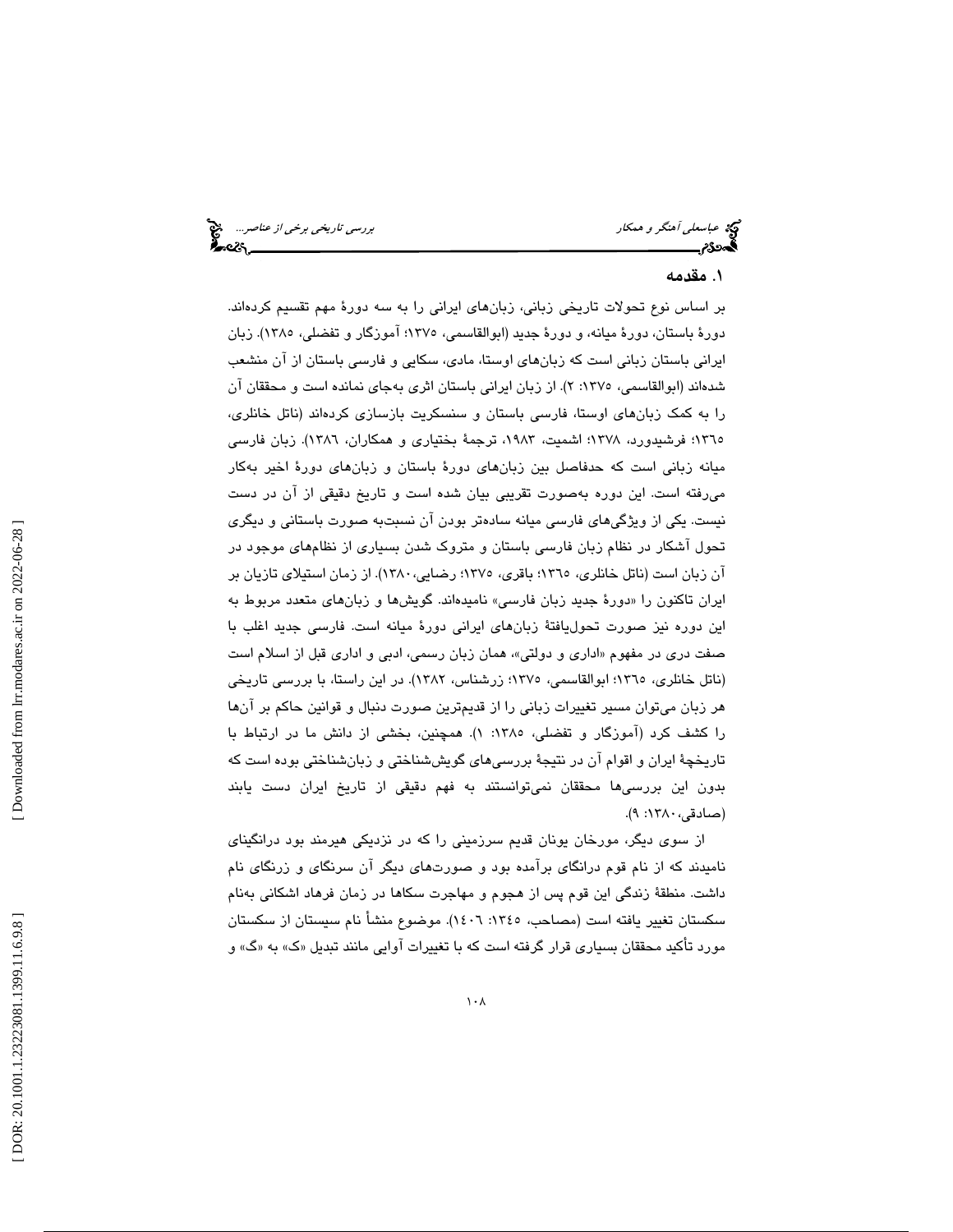» در طول دورة زماني همراه بوده است. عربها در آن زمان آن را سجستان ي سپس به « ميناميدند، درحالي كه در اروپا به درانگينا شناخته ميشد (تيت 1 ،1910 ترجمة رييسالذاكرين، :1362 11). گويش سيستاني يكي از گويشهاي جنوب غربي زبانهاي ايراني است (1989 ,Windfuhr؛ 2003 .,al et Bearman (كه در منطقة سيستان در بخش شمالي استان سيستان و بلوچستان رايج است. علاوه بر اين، اين گويش در استانهاي فراه و نيمروز كشور افغانستان و شهرستان سرخس در تركمنستان و همچنين در برخي نواحي ايران از قبيل شهر زاهدان و برخي از مناطق استان مازندران، گلستان و شهرهاي مشهد و سرخس از استان خراسان رضوي كه در آنها تعداد زيادي از مهاجران سيستاني زندگي ميكنند، نيز تكلم ميشود (2010 ,Ahangar(.

با توجه به هدف اصلي پژوهش حاضر كه بررسي تاريخي برخي عناصر و ويژگيهاي ساختواژي گويش سيستاني و ارتباط آنها با زبانهاي فارسي باستان، ميانه، دري و اوستاست، نگارندگان بر آنند كه به سؤالات تحقيق پاسخ دهند:

 )1 آيا گويش سيستاني در ساختار تصريفي فعل، با زبانهاي فارسي باستان، ميانه و دري و يا زبان اوستا شباهت دارد؟

۲) آيا گويش سيستاني در ساختار تصريفي اسم و ضمير با زبانهاي فارسي باستان، ميانه و دري و يا زبان اوستا شباهت دارد؟

 )3 آيا گويش سيستاني در ساختار واجي ريشة كلمات با زبانهاي فارسي باستان، ميانه و دري و يا زبان اوستا شباهت دارد ؟

گفتني است كه اين گويش داراي ٢٢ همخوان است كه شامل z ،s ،v ،f ،ʔ ،g ،k ،d ،t ،b ،p ق في ماركب ow أ ، y ، r، l، n، m، j، č، γ، x، ž، š، z، ā، ā، ā، ā، õ، ā، ū، a، ā، و واكة مركب ow است.

در بخش دوم اين پژوهش، پيشينة مختصري از بررسيهاي انجامشده در زمينة گويش سيستاني بيان شده است. بخش سوم به توصيف نظام ساختواژي اين گويش ميپردازد و ويژگيهايي را كه داراي شباهت با زبانهاي فارسي باستان، ميانه، دري و همچنين اوستاست، نشان ميدهد. نتايج بهدست آمده از پژوهش در بخش چهارم ارائه ميشود.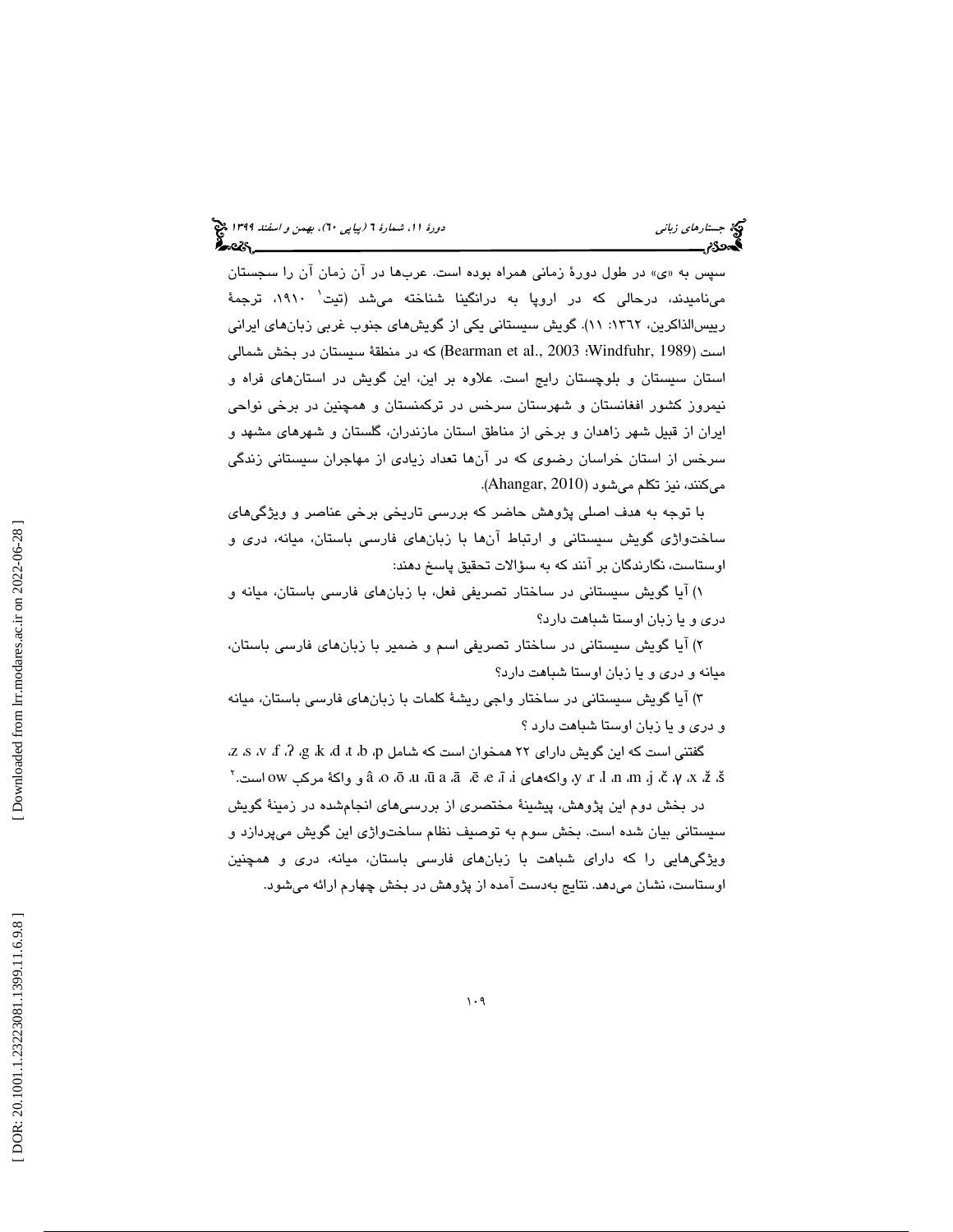عباسعلي آهنگر و همكار بررسي تاري*خي برخي از عناص*ر... هي بررسي تاري*خي برخي از عناصر...*<br>**بهجودی بررسي بررسي بررسي بررسي بررسي تاريخي بررسي تاريخي برخي از عناصر بررسي تاريخي برخي از عناصر...**<br>**بهجودی بررسي بررسي بررسي برر** 

### 2. پيشينة تحقيق

تاكنون بررسي هاي قابل توجهي دربارهٔ گويش سيستاني انجام شده است. اين پژوهشها، در بيشتر موارد توصيفي و همزماني و در حوزههاي ساختواژه، نحو، واجشناسي و آواشناسي بودهاند كه اين حوزهها از منظر زبانشناسي تاريخي كمتر بررسي شدهاند. با توجه به اينكه سيستان در موقعيت اجتماعي، سياسي و تاريخي ويژهاي قرار دارد و بين نواحي مختلف منطقه و همچنين ميان اين گويش و زبانهاي كشورهاي همسايه رابطة تنگاتنگي به چشم ميخورد (تيت، ،1910 ترجمة رييس الذاكرين، :1362 11)، گويش سيستاني مورد توجه زبان شناسان داخلي و خارجي قرار گرفته است. در ادامه به تعداد اندكي از پژوهشهاي انجامشده درخصوص برخي از حوزههاي زباني در اين گويش و بررسيهاي تاريخي انجامشده در زبان فارسي اشاره ميشود.

( اويسي 1374) به بررسي و توصيف واجي و ساختواژي گويش سيستاني بخش پشت آب، يكي از توابع سيستان پرداخته است. محمدي خمك ( 1379) علاوه بر بررسي بعضي ويژگيهاي واجي و ساختواژي گويش سيستاني، جمعآوري مجموعهاي از واژههاي بازمانده از زبان سگزي در اين گويش را نيز مطالعه كرده است. آهنگر (2010 ) برخي از ويژگيهاي ساختواژي ـ نحوي گويش سيستاني را در ساختار فعل در قالب مقولههاي مطابقه، زمان (غيرگذشته، گذشته)، وجه (اخباري، التزامي و امري)، نمود (كامل و ناقص) و جهت (معلوم و مجهول) بررسي و توصيف كرده است.

افزون بر بررسيهاي ساختواژي گويش سيستاني، نظام آوايي و واجي اين گويش نيز مورد توجه پژوهشگران قرار گرفته است. برای نمونه، آهنگر (۱۳۸۲) دستگاه واجی گویش سيستاني، واجها و ساخت هجاي اين گويش را در منطقة شيبآب زابل توصيف كرده است. اکاتی<sup>۲</sup> و همکاران (2009) جایگاه واج ? و h را در گویش سیستانی در بخش میانکنگی مورد بررسی قرار داده و استدلال کردهاند که واج ? و h در این گویش وجود ندارد. واج ? در بعضي واژهها فقط در جايگاه آغازي با واكه بهصورت گونة آزاد 4 به كار ميرود. همچنين، مشهدي و دلاراميفر (2013) ساختار هجايي گويش سيستاني را بررسي كردند و اين

 [\[ DOR: 20.1001.1.23223081.1399.11.6.9.8](https://dorl.net/dor/20.1001.1.23223081.1399.11.6.9.8) ] [\[ Downloaded from lrr.modares.ac.ir on 20](https://lrr.modares.ac.ir/article-14-28865-fa.html)22-06-28 ] Downloaded from hr.modares.ac.ir on 2022-06-28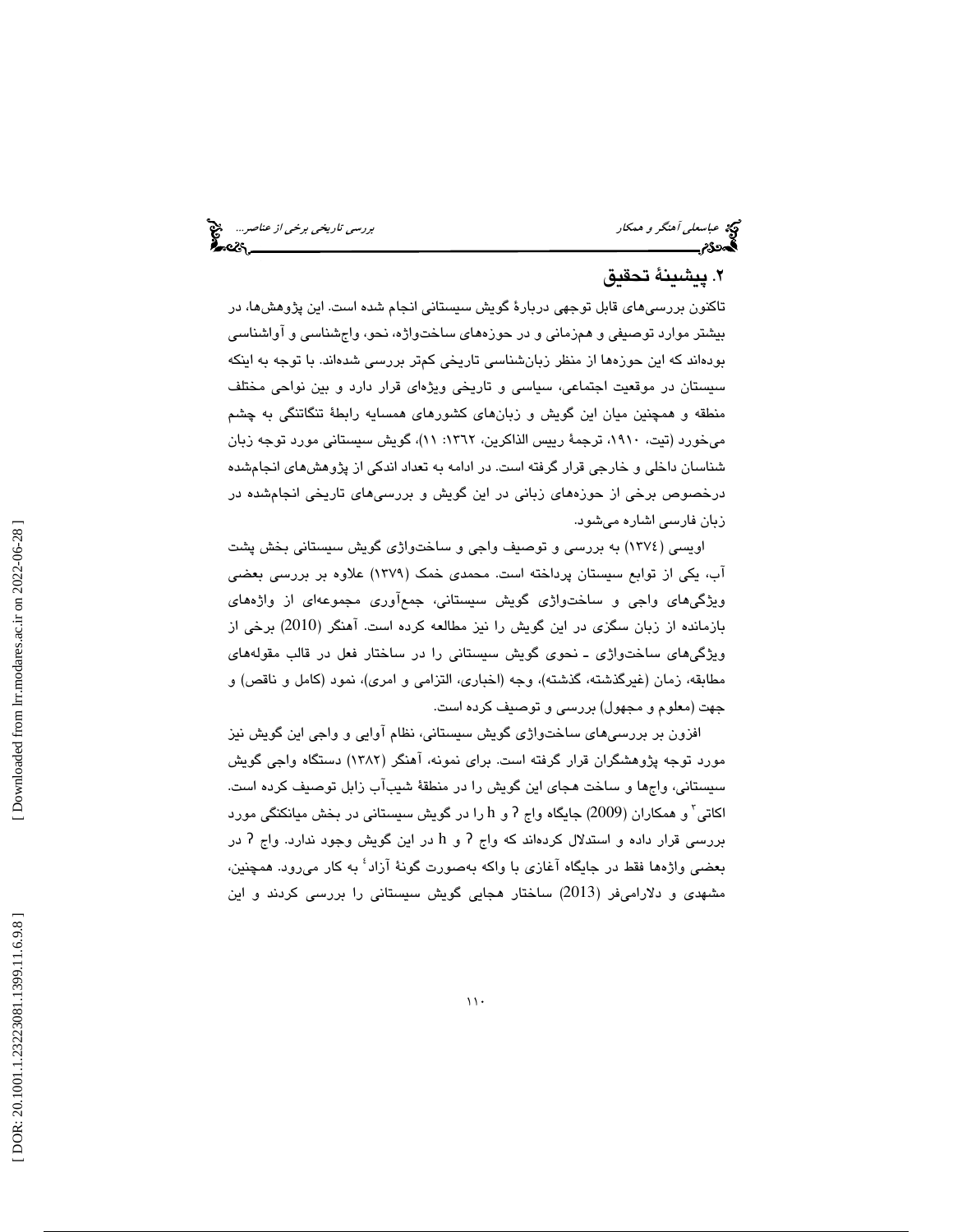ساختار را بهصورت (c)(c(v)c)(c (شرح دادند. بهدليل وجود چنين ساختاري، رخداد خوشة دوهمخواني آغازين در اين گويش مجاز است. آهنگر و همكاران (1395) نيز به بررسي توزيع جغرافيايي برخي از تنوعات واكهاي در گويش سيستاني در دو بخش شهركي ـ نارويي و ميانكنگي منطقة سيستان پرداختهاند.

در ارتباط با بررسيهاي تاريخي انجامشده در زبانهاي فارسي ميتوان به بررسي ساختار هجايي زبانهاي فارسي باستان، ميانه و دري اشاره كرد. در متون بهدست آمده از كنت ْ (1953) خوشههاي آغازين xs (ty ،zr ،šk ،št ،st ،sk ،sp ،hy .šp.fr ،dr ،br و xr در زبان فارسي باستان مشاهده ميشود كه به ساخت هجايي متفاوتي از زبان فارسي امروزي منجر شده است. كرد زعفرانلو كامبوزيا و همكاران (1389) نشان دادند كه ساختار هجايي زبان فارسي باستان (c)(c(v)c)(c)(c (بوده است. استاجي (1389) كاركردهاي چندگانة كه» در فارسي امروز را بهلحاظ تاريخي بررسي و نشان دادهاند كه صورت پرسشي اين » واژه به موصول در زبان فارسي امروز تبديل شده است. خليفهلو و همكاران (1395) واژههاي قرضي را با رويكرد واجي ـ دركي بررسي كردهاند. در اين ميان به نحوة كاربرد خوشههاي دوهمخواني آغازين زبان انگليسي در زبان فارسي امروزي با اشاره به رخداد آن در صورتهاي تاريخي پرداختند. با توجه به پژوهشهاي ذكرشده، عدم بررسي ويژگيهاي ساختواژي گويش سيستاني در مقايسه با زبانهاي فارسي باستان، ميانه، دري و همچنين در برخي موارد زبان اوستا به چشم ميخورد. بنابراين نگارندگان سعي بر اين دارند كه به تحليل برخي ويژگيهاي ساختواژي گويش سيستاني و زبانهاي فارسي باستان، ميانه، دري و اوستا بپردازند و شباهتهاي موجود ميان اين زبانها و گويش سيستاني را نشان دهند

## 3. روش تحقيق

اين پژوهش از نوع توصيفي ـ تحليلي است. در اين راستا، براي جمعآوري دادهها، هم از روش كتابخانهاي و هم از روش ميداني استفاده شده است. بدين صورت كه ويژ گيهاي ساختواژي زبان فارسي باستان، ميانه، دري و زبان اوستا به روش كتابخانهاي بهدست آمد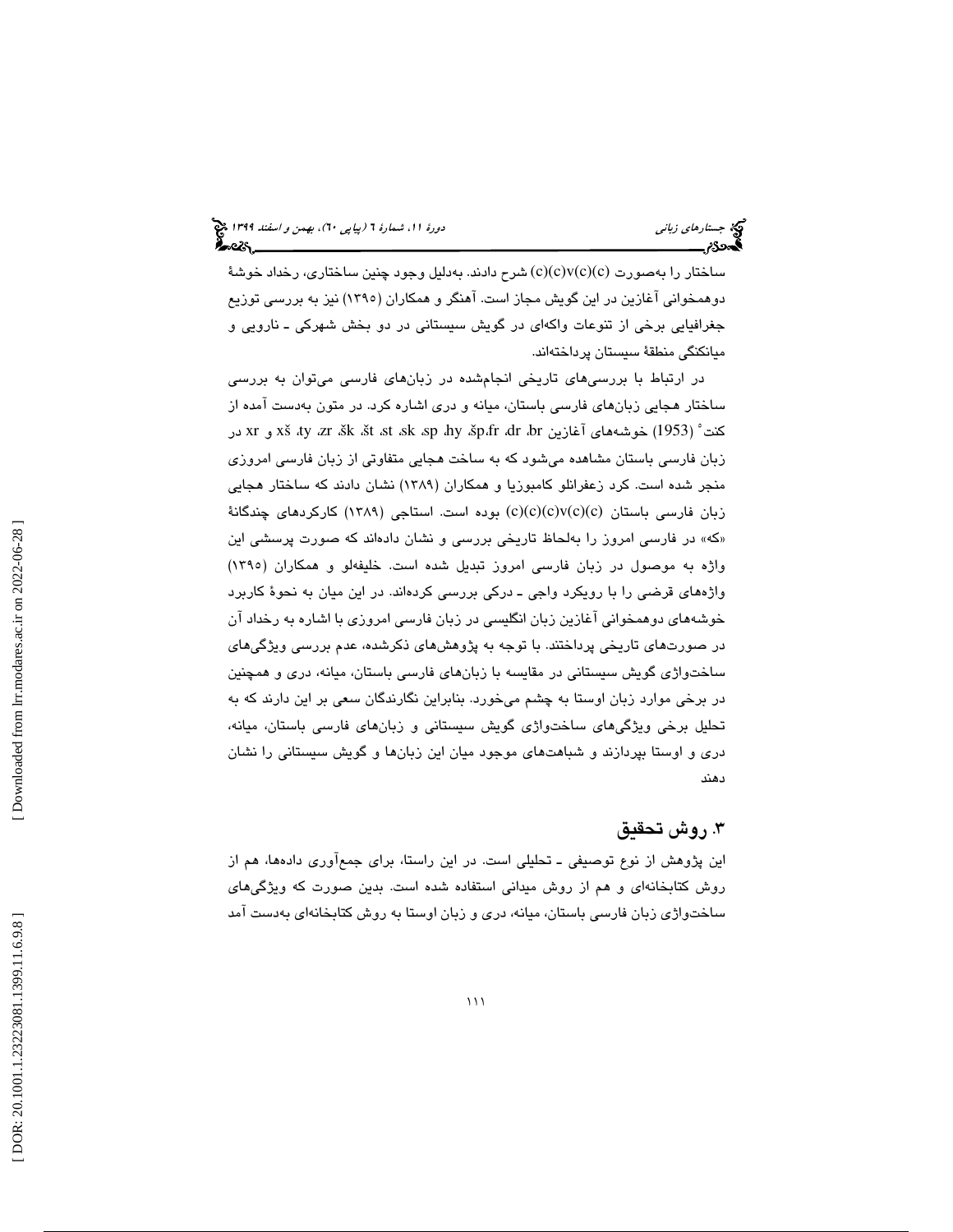عباسعل*ي آهنگر و همكار بررسي تاريخي برخي از عناصر...*<br>المحمد العباسي آهنگر و همكار بررسي تاريخي بررسي تاريخي برخي *از عناصر به ال*عباسي<br>المحمد العباسي

و دادههاي مربوط به گويش سيستاني هم بهصورت كتابخانهاي بر اساس آثار مكتوب و هم از پيكرة شفاهي تهيهشده توسط نگارندگان جمعآوري شد. در روش ميداني، دادهها با ضبط گفتار آزاد و مصاحبه با 20 گويشور سيستاني مسن بالاي 60 سال گردآوري شد و يك پيكرة شفاهي شامل 200 جمله از گويش سيستاني بهدست آمد. سپس، عناصر ساختواژي گويش سيستاني موردبررسي در پيكره شناسايي و استخراج شد. درنهايت، اين عناصر با آنچه از زبانهاي فارسي باستان، ميانه و دري و همچنين اوستا در دسترس قرار دارد، مورد توصيف، مقايسه و تحليل قرار گرفت.

#### 4. توصيف و تحليل داده ها

در اين بخش، به بررسي عناصر ساختواژي و ويژگيهاي مشترك بين گويش سيستاني با زبانهاي فارسي باستان، ميانه و دري و در برخي موارد زبان اوستا پرداخته شده است.

#### -1. 4 وندهاي تصريفي فعل

ساخت افعال گويش سيستاني و زبان فارسي باستان، ميانه و دري و همچنين اوستا داراي شباهتهايي در بهكارگيري تعدادي از وندهاي تصريفي فعل شامل برخي پيشوندها و پسوندهای فعلی هستند. پیشوندهای فعلی این گویش شامل -be، -ma و -ma است و پسوندهاي فعلي شامل برخي از شناسههاي فعلي مشابه در زبانهاي فارسي باستان، ميانه و دري و همچنين اوستا با گويش سيستاني ميشود.

### -1-1. 4 پيشوندهاي فعلي

پیشوندهای فعلی -be، -mē و -ma در گویش سیستانی كه هر یک دارای بازنمایی آوايي خاص خود است، مانند زبانهاي فارسي باستان، ميانه، دري و اوستا بهترتيب در ساخت فعل گذشتة ساده، نمود ناقص يا استمراري، فعل منفي و فعل نهي كاربرد دارند.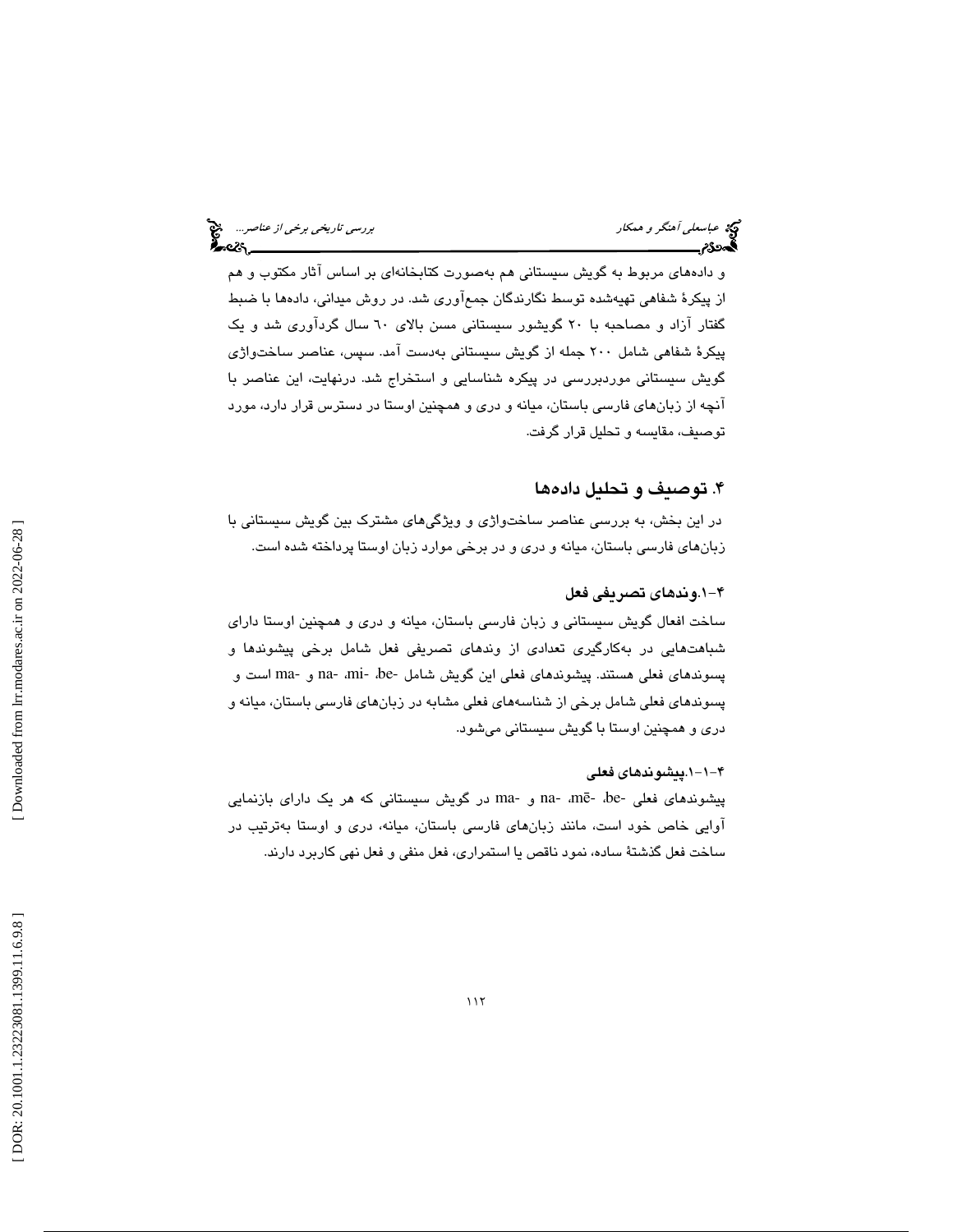# جستاره*اي زباني (بياپي 60)، بهمن و اسفند 1*394 فجر بين دورة ،11، بهمن و اسفند 1394 فج

-1 -1-1 4 . پيشوند فعلي **-be**

به اعتقاد برونر 6 ( ،1977 ترجمة بهزادي، 1379) در شكل اولية زبانهاي ميانة ترفاني و پهلوي پيشوند -heb و در فارسي ميانة زرتشتي پيشوند -e پيش از فعل اخباري و تمنايي بهكار ميرفتند، مانند:

(١) hēb xwarēnd «بخورند» و hēb bēh «باد [باشد]» (ibid: 241).

نمونههاي ديگري از اين پيشوند فعلي، -be و -bē است كه در ساير گونههاي فارسي ميانه بهچشم ميخورد، مانند:

(٢)bāng be-kun-ēd «بانگ برآورید»، zan be-dah-ēd «زن بدهید»، bē-raft «برفت» و « بخورد» (*ibid* ( . b ē-xward

راستارگویوا<sup>۷</sup> (۱۹۲۲، ترجمهٔ شادان، ۱۳٤۷) نیز معتقد است که در زبان فارسی میانه پيشوند -bē بر سر فعل، معناي اتمام عمل و انجام شدن حتمي آن عمل را ميرساند و تقريباً با تمام صورتهاى فعل مىتواند تركيب شود. در سه مثال زير، -bē بهترتيب بر سر فعل زمان گذشته، حال التزامي و امر قرار گرفته است.

منگامی که پاپک pāpak kā-š tan- bahr ut čāpūkīh i Artaxšēr bē dīt….(٣) خوشاندامي و چابكي اردشير را بديد ... ».

 $\mathbb{R}^n$  بايد بر اسب سوار شويم». bē apāyēt kū bē asvārēm $(\mathfrak{e})$ 

 $(bid: 132)$  «ببايد آموختن» (132 $bid:$  hē āmōxtan apāyēt (0

همچنين، در متون فارسي ميانه گاهي اين جزء بر سر فعل گذشتهٔ ساده ميآيد كه «بي» يا «باي» مجهول ناميده ميشود و محققان آن را بيان اتمام يا انجام يافتن فعل ميشمارند (ناتل خانلري، ١٣٦٥). «به پيشباز بيامد سروش». برخي آن را «باء زينت» يا «باء تأكيد» ناميدهاند. در بعضي گويشهاي ايراني اين پيشوند بر سر ماضي يا گذشته ميآيد و آن را از ساير اشكال گذشته متمايز ميسازد. براي مثال، در گويش طبري تفاوت ميان گذشتة ساده با گذشتة استمراري آن است كه در مورد گروه اول پيشوند -be بر سر فعل قرار ميگيرد و در افعال نوع دوم بر سر فعل نميآيد، مانند «بگفتم (گفتم)» و «گوتمه (ميگفتم)» (ناتل خانلري، ١٣٦٥: ٨٢). در فارسي جديد هنگام تلفظ اين پيشوند گاهي واكه به صورت e i و يا 0 تلفظ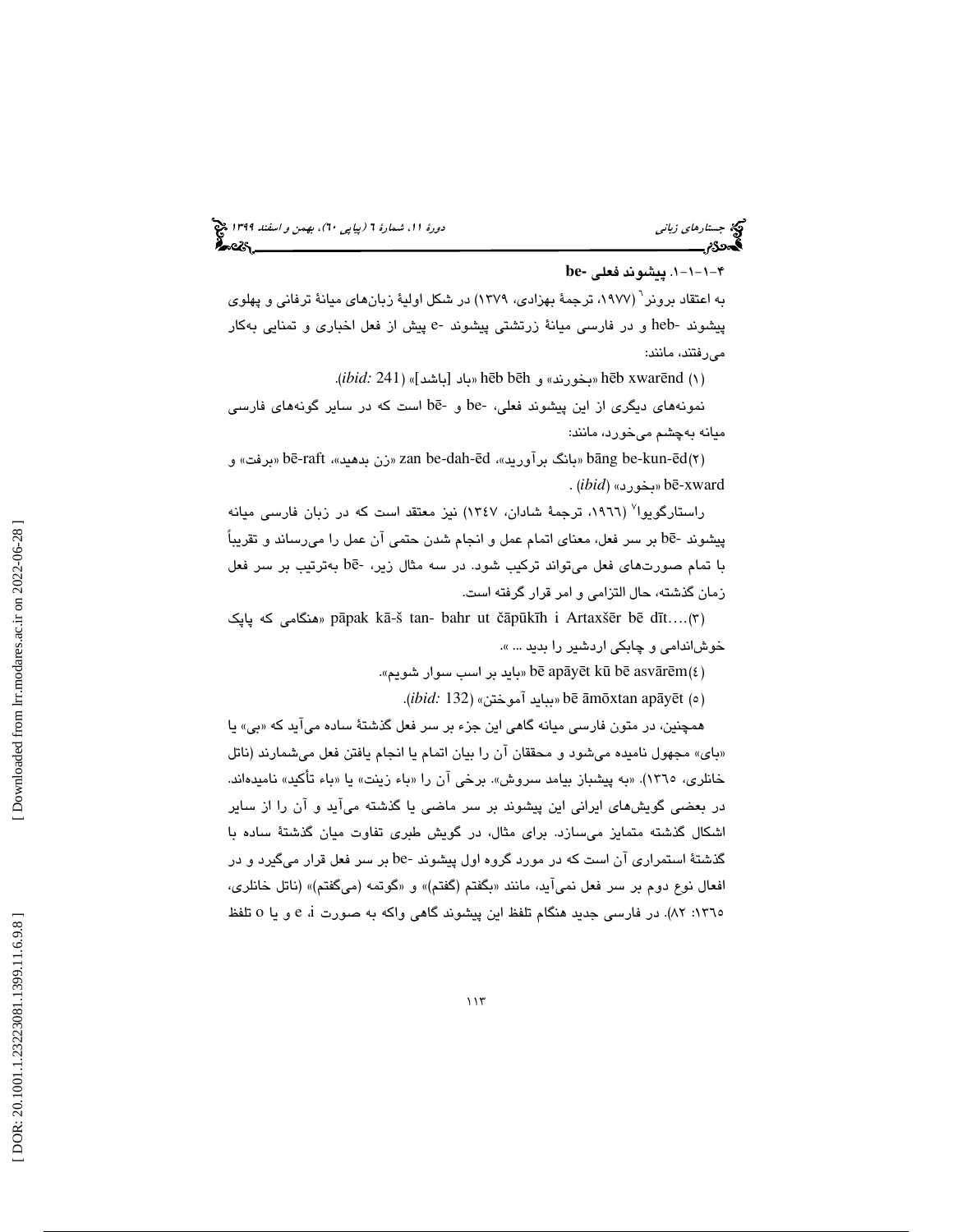عباسعل*ی آهنگر و همكار بررسي تاريخي از عناصر...*<br>**بررسي تاريخي برخي از عناصر...**<br>**بهجودی بررسي** 

ميشود، مانند:

« بخورد « bo-xor-ad « و برود « be-rav-ad « ، بيافتد « bi-oft-ad )6(

این پیشوند در زبان فارسی دری -be′ تلفظ میشود که در این زبان نقش تأکیدی نیز دارد و بدون اينكه هيچ تغييري در معناي فعل گذشته پديد آورد، پيش از فعل قرار ميگرفته است، مانند:

58.( :1384 ،ابوالقاسمي» (برفتم « be-raft-em )7(

آنچه در ارتباط با پيشوند-be در زبانهاي فارسي ميانه و فارسي دري مشاهده شد، در گويش سيستاني نيز به گونهاي كاربرد دارد. در اين گويش يكي از كاربردهاي اين پيشوند فعلي وقوع آن قبل از فعل گذشتة ساده است. در گويش سيستاني پيشوند -be به صورت -be، -b- ،bi ba، -b، -p، و تكواژ صفر -ø براي زمان گذشته نمود آوايي مييابد° ( :Ahangar, 2010 .( 9

b-dâd-o «فرار كردم» bi-jj̄āst-o «نشستم»، ba-šnāst-o «فرار كردم»، b $\det(A)$ .( *ibid*) «بردم « ø-bard-o « ، كردم « b-kard-o ~ p-kard-o « ، دادم »

همانطور كه در نمونه 8 هاي مثال ديده شد، جزء تصريفي -be در ابتداي افعال گذشتة ساده در گويش سيستاني مشابه زبانهاي فارسي ميانه و دري بهكار ميرود. درحالي كه اين ساختار تصريفي فعل در زبان فارسي معيار كاربرد ندارد.

-2. -1-1 4 پيشوند نمود ناقص يا استمراري

در زبانهای فارسی میانه، پیشوند -hamē در زمان حال و گذشته معنی ادامه عمل را ميرساند (راستارگويوا، ،1966 ترجمة شادان، :1347 131)، مانند:

اساو پرسيد شما چه مي.بينيد». (پرسيد شما چه مي.بينيد».  $\texttt{u}$ rsīt kū čē hamē vēnēt ?

دو پس ایشان برهای بسیار ušan varrakī apēr star hač pos hamē davist (۱۰) چاق ميدويد» (*ibid*( .

از طرفی، پیشوند -hamēw در پهلوی اشکانی ترفانی و پیشوند-hamē در فارسی میانه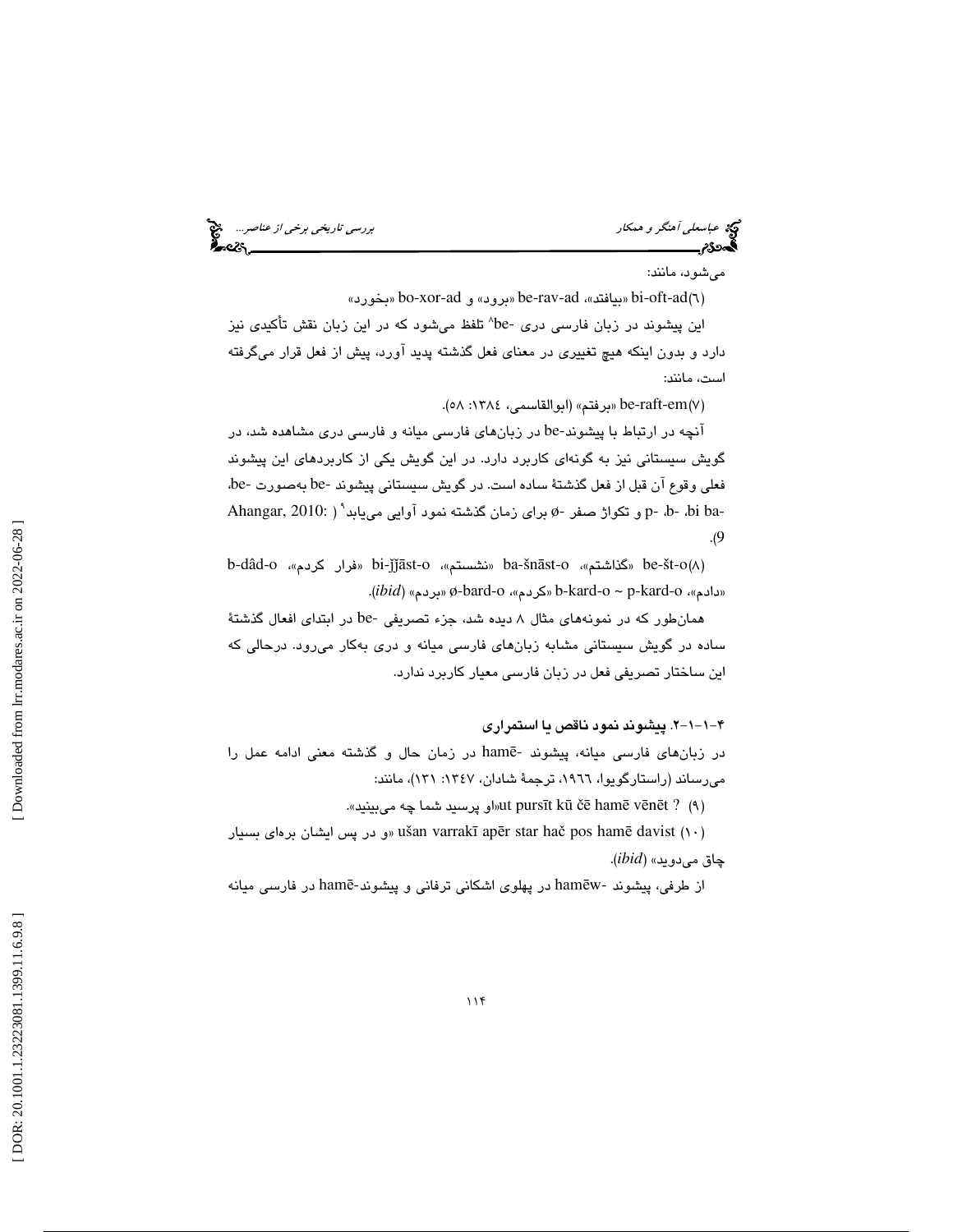غربي، براي دلالت بر نمود استمراري بهكار ميرود (برونر،1977، ترجمة بهزادي، 1379 ): : hamē rawē(\۱) به معنی «همیرود» (*ibid: 257).* 

همچنين، پيشوند استمراری -hamē در زبان فارسی ميانهٔ زردشتی، بهصورت پیشوندهای -hamē «همی» و -mē «می» به زبان فارسی دری رسیده است (ابوالقاسمی،  $(Y \setminus \xi : Y \setminus \circ$ 

(١٢) شعر حجت را بخوان و سوی دانش راه جوی گر همیخواهی كه جان و دل به دين مرهون كني (ناصرخسرو، ١٣٨٤ : ٣٠٢).

در گويش سيستاني پيشوند -mē به ريشههاي فعلي گذشته و غيرگذشته در زمانهاي غيرگذشتهٔ ساده ٰ ، فعل غيرگذشتهٔ `` استمراري، فعل گذشته استمراري، فعل گذشتهٔ نقلي استمراري، فعل گذشتهٔ بعيد استمراري بهصورت -me- ،m- ،me و -mi بهكار مى رود. پيشوند فعلي -mē هنگاميكه ريشهٔ فعل با يک همخوان آغاز شود به -m تبديل ميشود. هرگاه قبل از دو همخوان قرار بگيرد، به صورت -me تلفظ ميشود ( ,Ahangar m ē پيشوند - در گويش سيستاني نشان m ē 4 2010:). در نمونههاي زير صورتهاي مختلف پيشوند - داده شده است:

mē- «ميپخته بودم»، m-y-omd-â «ميآمدهام»، mē- «سيپخته بودم»، -mē me- و» ميگيرم و ميخرم « me-ston-o « ، ميدوم) دارم «( mi-ǰǰā-o « ، ميدادم « dâd-o .« ميفروشم « froš-o

همان طور كه در اين مثالهاي مشاهده شد، پيشوند استمراري -mē و ساير گونههاي آن در گويش سيستاني برگرفته از پيشوندهاي فعلي -hamēw در زبان پهلوي ترفاني و فارسي میانه و همچنین برگرفته از -hamē در فارسی میانهٔ زرتشتی است که بهصورت -hamē و در زبان فارسي دري بهكار ميروند. m ē -

#### -3. -1-1 4 پيشوند فعلي منفي و نهي

نشانههاي منفي و نهي در زبان فارسي باستان پيش از افعال ميآيند. پيشوند منفي در زبان فارسي باستان naid است كه بلافاصله قبل از فعل قرار ميگيرد و با فعلهاي اخباري، تمنايي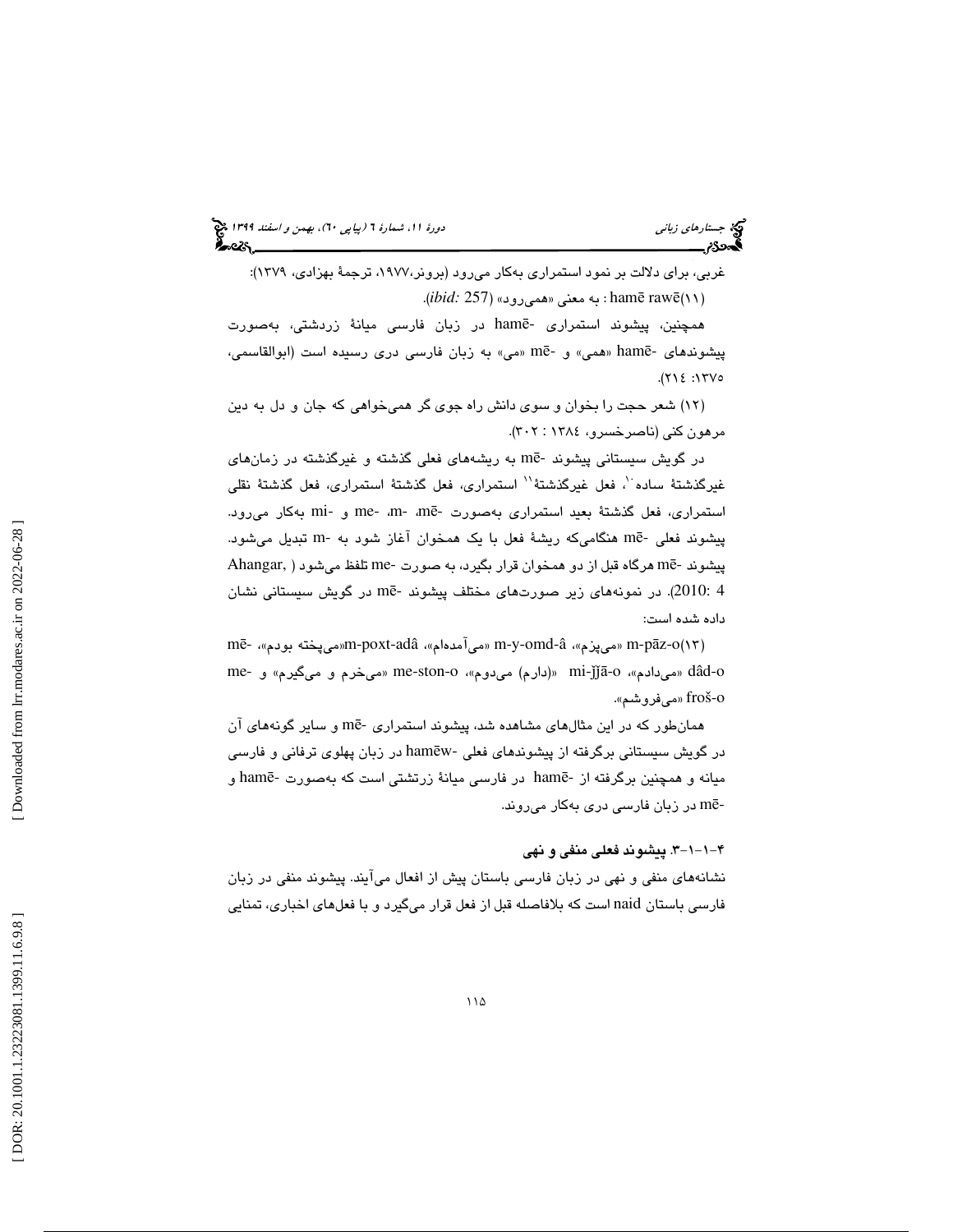عباسعل*ي آهنگر و همكار بررسي تاريخي برخي از عناصر...*<br>المحمد العباسي آهنگر و همكار بررسي تاريخي بررسي تاريخي برخي از عناصر...<br>**ال**محمد العباسي

و التزامي بهكار مىرفته است. اين پيشوند فعلى در زبان اوستا nōit بوده است نشانه نهي در زبان m ā پيشوند .)Bartholomae, 1961 : 1033; Kent, 1953: 92 ) فارسي باستان بود كه با فعلهاي التزامي، تمنايي، انشايي و امري بهكار ميرفته است (*ibid*( . naid ahat martiyāh naid parsāh naid (١٤) (١٤) maid ahat martiyāh naid (١٤) (كتيبة بيستون، ستون ١، سطر ٤٨-٤٩).

..., abiy imam dahyāum mā ājamiyā mā hainā mā dušiyāram mā ...(10) drauga » بر اين كشور نيايد نه دشمن، نه قحطي و خشكسالي، نه دروغ» (كتيبة بيستون، ستون ۱، سطر ۱۵–۲۰).

nōit garəməm (۱٦)» «گرما نبود» (ابوالقاسمي، ١٣٧٥: ٢١٧).

از سوی دیگر، در زبان فارسی باستان پیشوند -mā به همراه taiy واژهٔ mā-taiy را تشكيل ميداده كه به معنى «مبادا» بوده است (201 : Kent, 1953 ؛ : Bartholomae, 1961 .(1168

به معنى «مبادا مرا mā tyātmām xšnāsati tyāt adām bardyāh naid ahmi(١٧) بشناسد كه من برديه نيستم» (كتيبهٔ بيستون، ستون ١، سطر٥٢).

در زبان فارسی میانه -nē برگرفته از naid در زبان فارسی باستان برای منفی و -ma برگرفته از -mā زبان فارسى باستان، براى نهى بهكار مى فته است (ابوالقاسمى، ١١٣٧٥: 177)، مانند:

nē rawēd(١٨) (شرود» و ma bāš به معنى «مباش» (برونر، ١٩٧٧، ترجمة بهزادي،  $PVT1: P37$ ).

در زبان فارسي دري پيشوندهاي نفي و نهي برگرفته از فارسي ميانه بهصورت «مــ، مـه، نـ، نه و ني به» كار ميرفته است (ابوالقاسمي، :1375 239).

(١٩)آنكس كه ترا ديد و نخديد چو گل... (مولوي، ١٣٤٥: ٢٣٧)

)20 خوش خرامان ميروي اي جان جان بيمن مرو ... (*ibid*( . )

تمام افعال گويش سيستاني توسط پيشوند منفي -na كه بهصورت -ne، -n يا -na بازنمود مييابند، منفي ميشوند. در ادامه به چند نمونه اشاره ميشود.

neš-to(۲۱) «نگذاشتم»، n-rafto «نرفتم»، na-zdâ «نزدهام».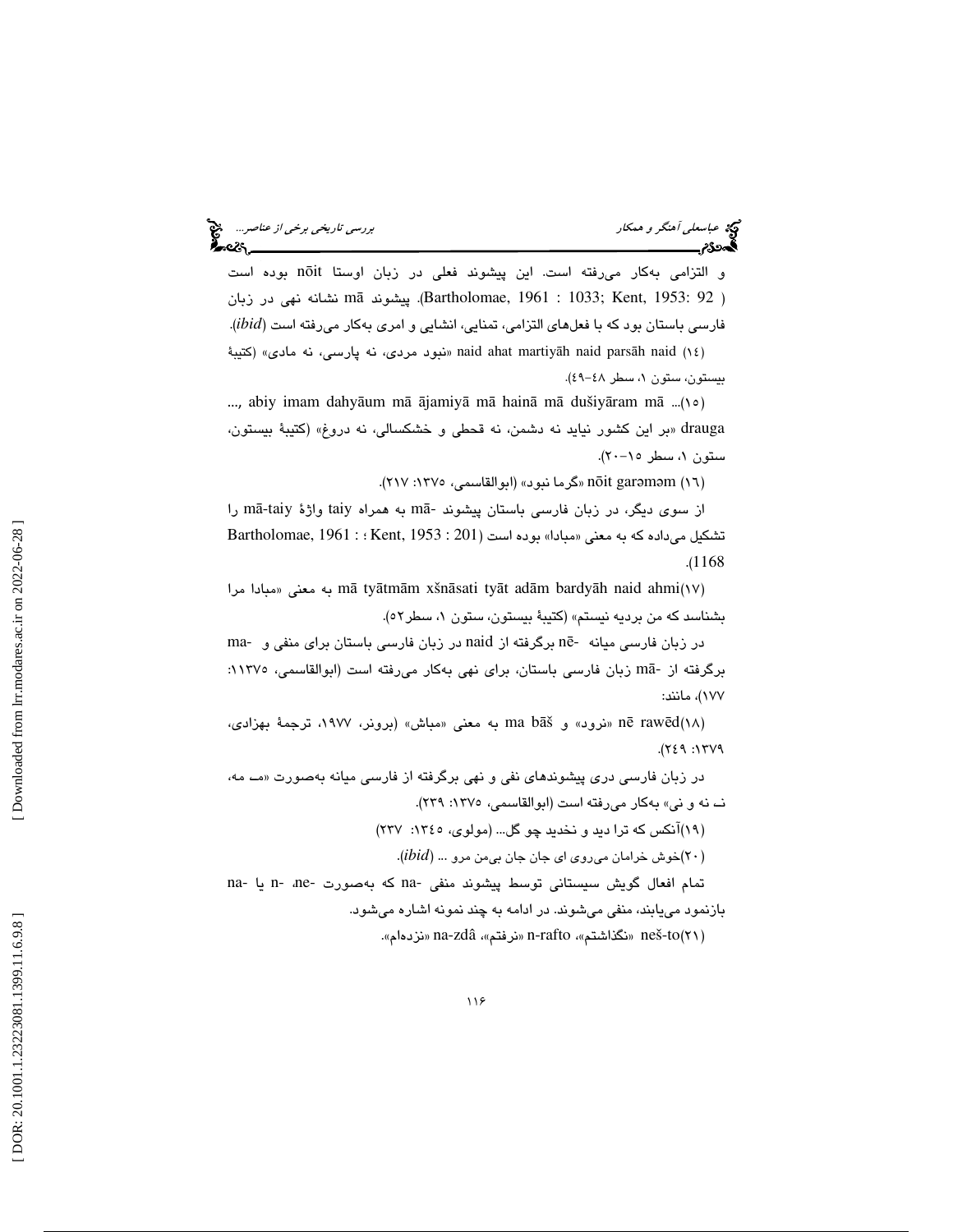جستاره*اي زباني (بياپي 60)، بهمن و اسفند 1*394 فجر بين دورة ،11، بهمن و اسفند 1394 فج

پيشوند -ma در گويش سيستاني همچنان براي نهي بهكار ميرود، مانند: .« نزن « ma-za « ، نبين « ma-bi « ، نگو « ma-go 22( ) از طرف ديگر، در گويش سيستاني از پيشوند -na نيز بهصورتهاي -na، -ne و -n براي نهي استفاده ميشود، مانند:

ma-k-n-i(۲۳) «نكني»، ne-ll-i «نگذارى» و ndē «ندهي».

همانطور كه در اين نمونهها مشاهده شد، گويش سيستاني از پيشوند -mā براي نهي استفاده ميكند كه در زبان فارسي باستان ريشه دارد. همچنين پيشوند -na نيز براي نهي در اين گويش استفاده ميشود.

#### -1-2. 4 پسوندهاي فعلي

از ميان پسوندهاي فعلي، در اين پژوهش به بررسي شباهتهاي ميان شناسههاي فعلي در گويش سيستاني و زبانهاي فارسي باستان، ميانه و دري پرداخته شده است.

#### -1. -1-2 4 شناسههاي فعلي

كنت (1953) شناسههاي زبان فارسي باستان را در سه حالت شناسة گذراي اوليه، دوتايي و امري ارائه داده و به توصيف دقيق كاربرد اين شناسهها پرداخته است. گفتني است در زبان فارسي باستان شمار بهصورت مفرد، دوتايي و جمع بوده است. در اينجا، بهطور خلاصه شناسهها در جدول 1 نشان داده ميشود:

|      |            | گذرا   |              |       | $^{\prime\prime}$ ميانه $^{\prime\prime}$ |      |
|------|------------|--------|--------------|-------|-------------------------------------------|------|
|      | اوليه      | ثانويه | امری         | اوليه | ثانويه                                    | امری |
| مفرد | -mi<br>-ni | -m     |              | -ni   | $-i$                                      |      |
|      | -si        | $-S$   | -nil<br>-dhi | -sai  | -sa                                       | -sua |
|      | -ti        | -t     | -tu          | -tai  | -to                                       | -tām |

جدول ۱: شناسههای زبان فارسی باستان (Kent, 1953: 75) **Table 1**: Old Persian language endings (Kent, 1953: 75)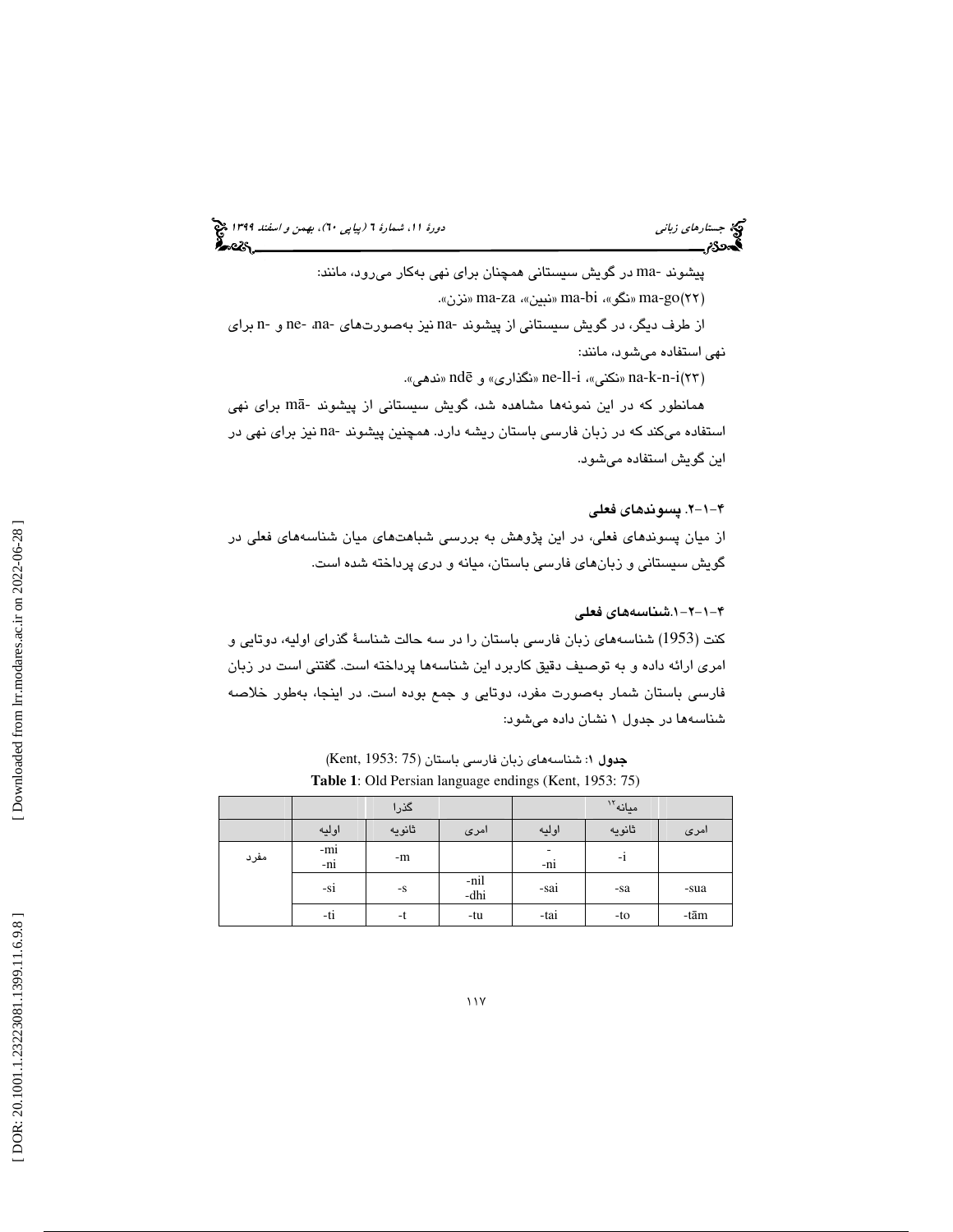| بررسی تاریخی بر <i>خی از عناصر</i><br>م <mark>حدث ت</mark> ریخی<br>مسلمات |        |        |      |       |                     | دی عب <i>اسعلی آهنگر و همکار</i><br>گمح <b>ددی بیست ک</b> |
|---------------------------------------------------------------------------|--------|--------|------|-------|---------------------|-----------------------------------------------------------|
|                                                                           |        | گذر ا  |      |       | مىانە <sup>١٢</sup> |                                                           |
|                                                                           | او لمه | ثانويه | امری | اوليه | ثانويه              | امری                                                      |
| دوتایی                                                                    |        | -tam   |      |       |                     |                                                           |
|                                                                           | -masi  | -ma    |      |       |                     |                                                           |
| جمع                                                                       |        | -ta    |      |       |                     |                                                           |
|                                                                           | -nti   | -nt    |      |       | -nta                |                                                           |

از ميان زبانهاي فارسي باستان، ميانه، دري و اوستا، بهدليل وجود شباهت ميان شناسههاي فعلي گويش سيستاني و شناسههاي فعلي فارسي ميانه كه خود برگرفته از شناسههاي فارسي باستان بودهاند، زبانهاي فارسي ميانة غربي و پهلوي ترفاني بررسي شده است. علاوه بر آن، در اين دورة زماني، شناسههاي گذشته و حال نيز صورتهاي متفاوتي داشتهاند. فعل و شناسههاي حال در زبان فارسي ميانة غربي برگرفته از فعل حال گذرا در زبان فارسي باستان است. در زبان فارسي امروز نيز شناسههاي حال برگرفته از شناسههاي حال فارسي ميانه غربي مياست (ابوالقاسمي، :1375 170). صرف فعل حال كه از ماده فعل -aya ساخته شده است، به همراه شناسههاي فعلي موردنظر در زبان فارسي ميانة غربي و پهلوي ترفاني در ادامه ارائه شده است.



با توجه به آنچه در مثال ٢٤ آمده است، شباهتهايی میان شناسههای فعلی زبان فارسی میانهٔ غربی و پهلوی ترفانی و شناسههای فعلی گویش سیستانی مشاهده میشود. محمدي خمك (1379) و آهنگر (2010) بيان كردهاند كه افعال حال اخباري گويش سيستاني فقط چهار صيغه دارند، زيرا فقط چهار شناسة فعلي در اين گويش به پايان افعال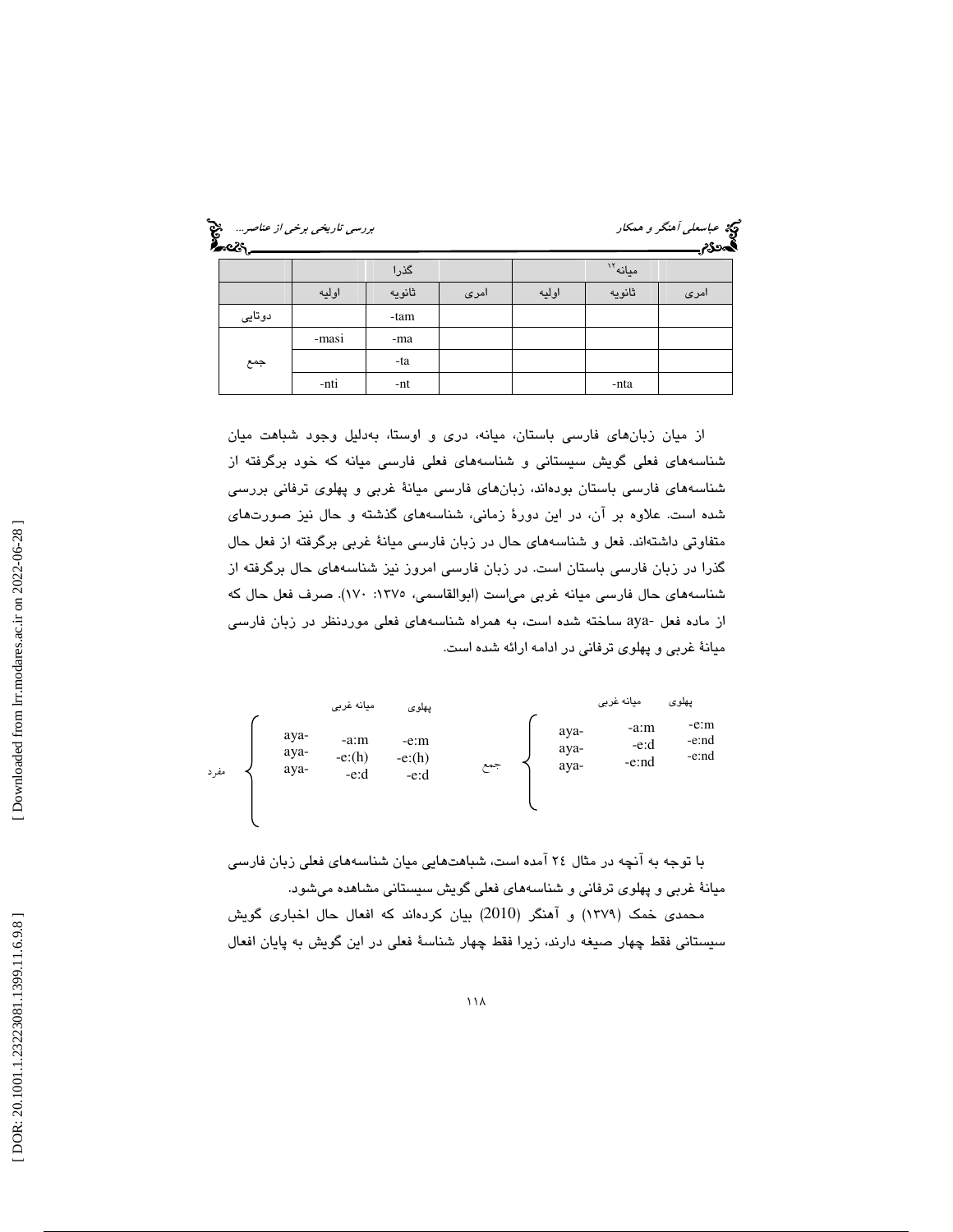# جستاره*اي زباني (بياپي 60)، بهمن و اسفند 1*394 فجر بين دورة ،11، بهمن و اسفند 1394 فج

اضافه ميشوند. سه شناسة فعلي مربوط به صيغة جمع فعل حال اخباري يكسان هستند و شخص و شمار شناسة فعل موردنظر بر اساس فاعل جمله مشخص ميشود.

(٢٥)الف- mē-r-â «ميروم»، mē-r-ē «ميروي»، mē-r-a «ميرود»، mē-r-ā «ميرود») «ميرويد»/ «ميروند».

شناسههاي غيرگذشتهٔ گويش سيستاني در جدول ۲ نشان داده شده است." در گويش سيستاني لهجههاي مربوط به مناطق مختلف از شناسههاي نسبتاً متفاوتي استفاده ميكنند كه در جدول ۲ نشان داده شده است.

|         |          | مفرد                | جمع      |                         |  |
|---------|----------|---------------------|----------|-------------------------|--|
| شخص     | گروھ الف | گروه ب              | گروھ الف | گروھ ب                  |  |
| اول شخص | $-0$     | -â                  | -e       | $-\bar{e}$ ~ $-\bar{a}$ |  |
| دوم شخص | -1       | -ē                  | -e       | $-\bar{e}$ ~ $-\bar{a}$ |  |
| سوم شخص | -a       | $-\bar{e}$ ~ -a, -o | -e       | $-\bar{e}$ ~ $-\bar{a}$ |  |

جدول 2: شناسههاي غيرگذشتة گويش سيستاني (:15 2010 ,Ahamgar( **Table 2:** Non-past endings in Sistani dialect (Ahangar, 2010: 15)

طبق پژوهش آهنگر (2010)، در گويش سيستاني شناسة اول شخص مفرد در زمانهاي غيرگذشته بر اساس نوع فعل در افعال نوع «الف» 0- و در افعال نوع «ب» â- است. درحالي و ēm بوده است. <sup>14</sup> كه شناسة اول شخص مفرد فارسي ميانه و پهلوي ترفاني بهترتيب ām شباهت واكههاي شناسهٔ غيرگذشتهٔ افعال نوع «ب» با شناسههاي زبانهاي پهلوي ترفاني و ميانة غربي نشان ميدهد كه ميتوان ريشة شناسههاي گويش سيستاني را با شناسههاي اين دو زبان يكي دانست كه با گذر زمان همخوان پاياني شناسة زبانهاي پهلوي ترفاني و ميانة غربي در اين گويش حذف شده و فقط واكة آن بهجاي مانده است. اين فرايند در ساير شناسههاي مفرد نيز به همين صورت اعمال شده است. براي مثال، شناسة اول شخص، دوم شخص و سوم شخص مفرد زبان پهلوی و ميانهٔ ترفانی بهترتيب ād ، $\bar{c}$ (h) ،ām هستند كه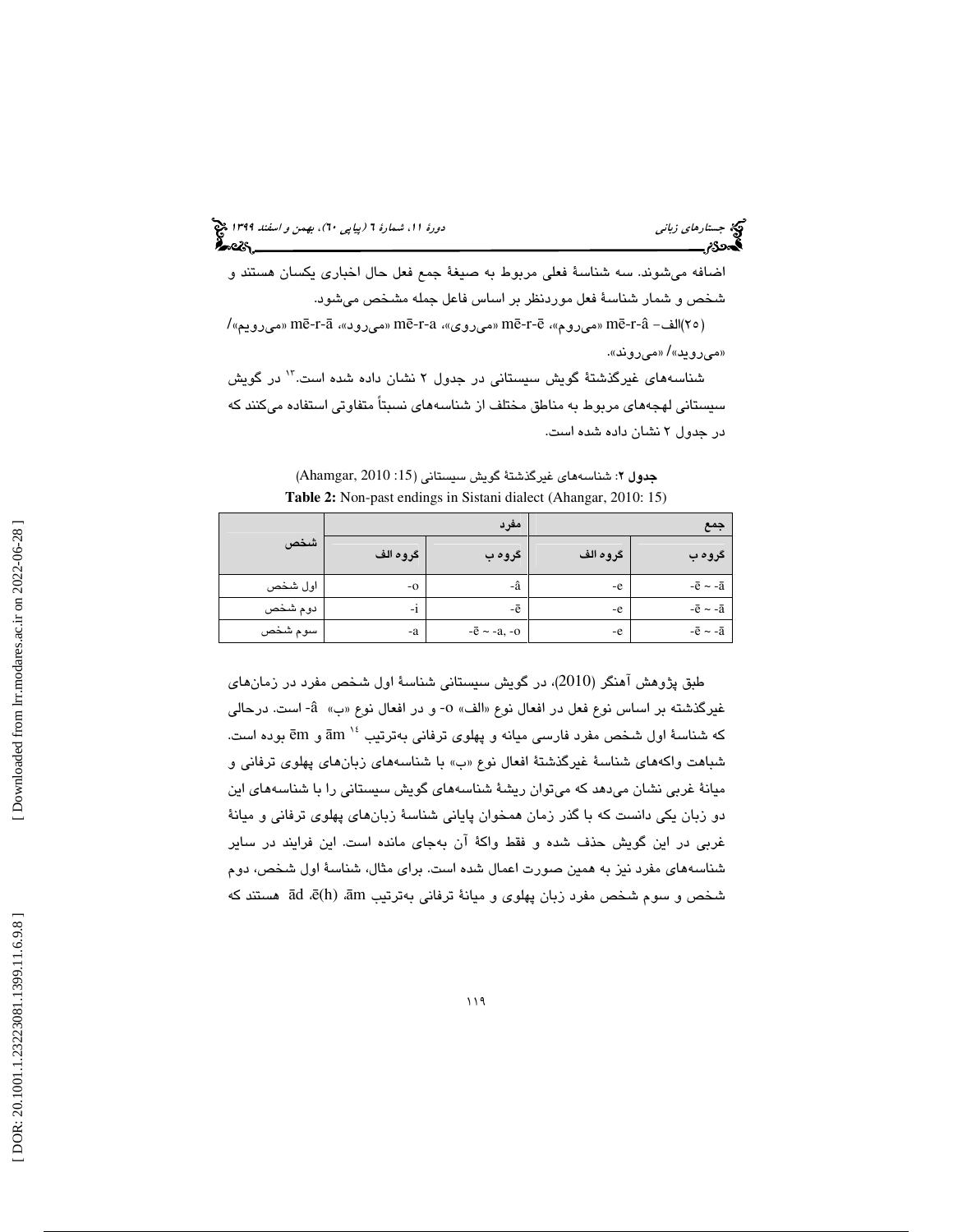عباسعلي آهنگر و همكار بررسي تاري*خي برخي از عناصر...*... هي استفاده بررسي تاري*خي برخي از عناصر...*... هي از عناصر<br>**البحادثي بررسي بررسي بررسي بررسي بررسي تاريخي بررسي تاريخي برخي از عناصر البحادثي بررسي** 

در افعال نوع «ب» در گویش سیستانی بهصورتهای â ،ē â بهکار میرود.

همچنين، شناسههاي جمع در گويش سيستاني ē و ā- هستند كه در مناطق مختلف سیستان بهصورت متناوب بهکار میروند. با مشاهدهٔ شناسههای زبان فارسی میانهٔ غربی و پهلوي ترفاني ميتوان نتيجه گرفت كه با اعمال فرايند حذف بهطور درزماني، همخوانهاي پایانی شناسههای فارسی میانهٔ غربی و پهلوی ترفانی حذف شدهاند و تنها شناسهٔ ā و ē در گويش سيستاني باقي مانده است كه در هر سه صيغة اول شخص، دوم شخص و سوم شخص جمع بهصورت مشابه بهكار ميروند.

#### -2. 4 وندهاي تصريفي اسم

بررسيهاي انجامشده درخصوص ساختار تصريفي اسم در زبانهاي فارسي باستان، ميانه، دري، اوستا و گويش سيستاني، وجود پسوند (a(ak- را در اين گونههاي زباني نشان مي دهد.

در فارسي باستان فقط در پايان چند واژه پسوند (a(ak- به عنوان يك پسوند اسمساز ديده شده است كه بر طبق محيط آوايي، صورتهاي ak(a) –ak(a) را ميپذيرفته است (كنت، ١٩٥٣)، از قيبل: pairika ،bandaka و zamika كه بهترتيب بهمعني واژهٔ «بنده»، «پري» و «زمين» امروزي است. در فارسي ميانه k به g بدل شده و به واژههاي مختوم به واكه نيز g اضافه شده است، ازقبيلjarig, ahug, darug, hyndug . اما در فارسي دري اين پسوند ساقط شده و واكهٔ قبل از آن باقی مانده است، مانند «پری، آهو، دارو، هندو». البته پسوند -ak در برخي ديگر واژهها به همان صورت و بدون هيچ تغييري باقي مانده است و در معناي واژه تغييري ايجاد نميكند و تنها ساختمان واژه را تشكيل ميدهد، مانند: «نيك، تاريك، نزديك، باريك» (ناتل خانلري، :1365 140 ).

پسوند (a(ak –از زبان فارسي باستان بهصورت ak –به زبان فارسي ميانه رسيده است و نشانة تصغير يا تحبيب است. مثالي از فارسي ميانه andak » اندك» است كه از تركيب ak-and ساخته شده است (برونر، ،1977 ترجمة بهزادي، 1379؛ ابوالقاسمي، 1375 ).

پسوند (a(ak –در گويش سيستاني نيز علاوه بر تصغير نشانة تحبيب، نسبت، معرفهساز و نشانة مصدري و عمل فعل نيز هست. در كاربرد اين پسوند بهعنوان نشانة تصغير، تحبيب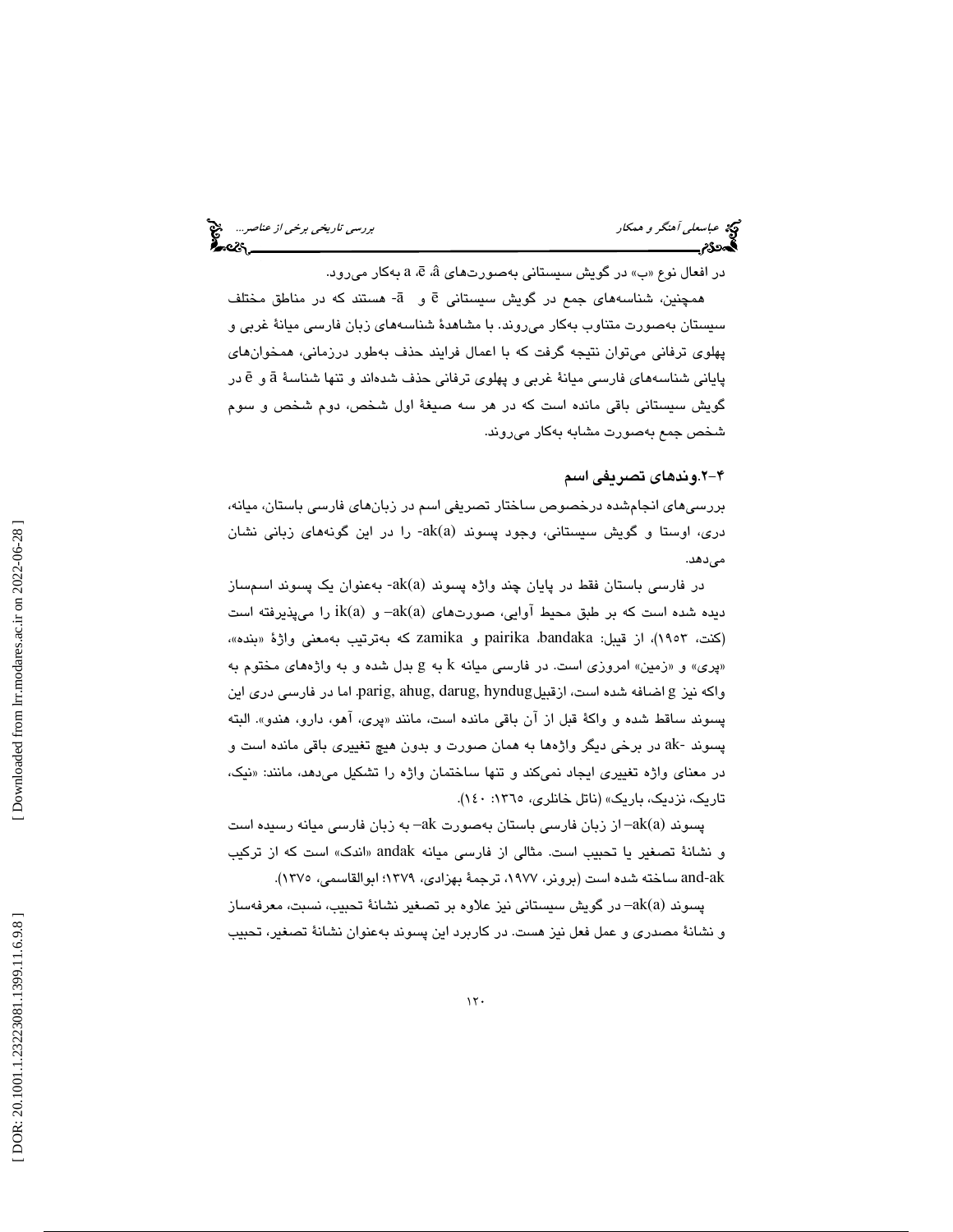و معرفهساز، اگر به دنبال واژهاي افزوده شود كه مختوم به همخوان باشد، واكة پاياني آن حذف میشود و بهصورت ak- نمود میLبابد، مانند: jamšīd-ak «جمشیدک» که بر طبق بافت ممكن است پسوند تصغير باشد و يا تحبيب. اگر به دنبال واژههايي افزوده شود كه مختوم به واكه باشد، واكة آغازين پسوند (ak(a=حذف و پسوند ka−به واژه اضافه ميشود، مانند ka-ali » علي كوچك». بهطور كلي، اين پسوند در گويش سيستاني نقشهاي زير را در جمله ايفا ميكند: نشانة تصغير، تحبيب، نسبت، معرفهساز، نشانة مصدري و عمل فعل.

-2-1 4 . نشانة تصغير و تحبيب

پسوند  $\rm k(a)$ - در گويش سيستاني گاهي نشانهٔ تصغير يا تحبيب است. همانگونه كه پيشتر ذكر شد، اگر در پايان واژه همخوان نباشد (مانند مثالهاي 20 تا 22) اين پسوند بهصورت ak- به اسم اضافه ميشود، مانند:

← حسنك» (نشانة تصغير و تحبيب)، aka- + gōča » ʔasanak ← ʔas ān + -aka 26( ) barr » برة كوچك و دوست- āka gočāka » بچة كوچك و دوستداشتني ، » aka- + barra← داشتنی»،kārāka← kāra + -aka «بزغالهٔ کوچک و دوستداشتنی».

#### -2-2. 4 نشانة نسبت

پسوند aka –در كاربرد نشانه نسبت در گويش سيستاني بهصورت ak –مشاهده شده است، مانند:

pučč-ak(۲۷) «پوكة فشنگ، پوچ و ميانتهي»، del-ak «قلب»، parpar-ak «قفسة سينة پرندگان«،pāšm-ak «خربزهٔ کوچک که پوست آن هنوز پشمدار است» (محمدی خمک، « جيرجيرك، حشرهاي كوچك كه داراي ǰirǰir-ak «، نخريسي براي دستگاهي « čār-ak ،(1379 صدای جیرجیر است»، bary-ak «برقی كه در نتیجهٔ رعد و برق ایجاد میشود» است كه به رعد و برق نسبت داده شده است.

#### -2-3. 4 نشانة معرفهساز

در اين گويش گاهي پسوند  $\mathrm{ak(a)}$  جهت معرفه كردن اسم بهكار مي $\mathrm{c}$ ود. معرفگي نشانهاي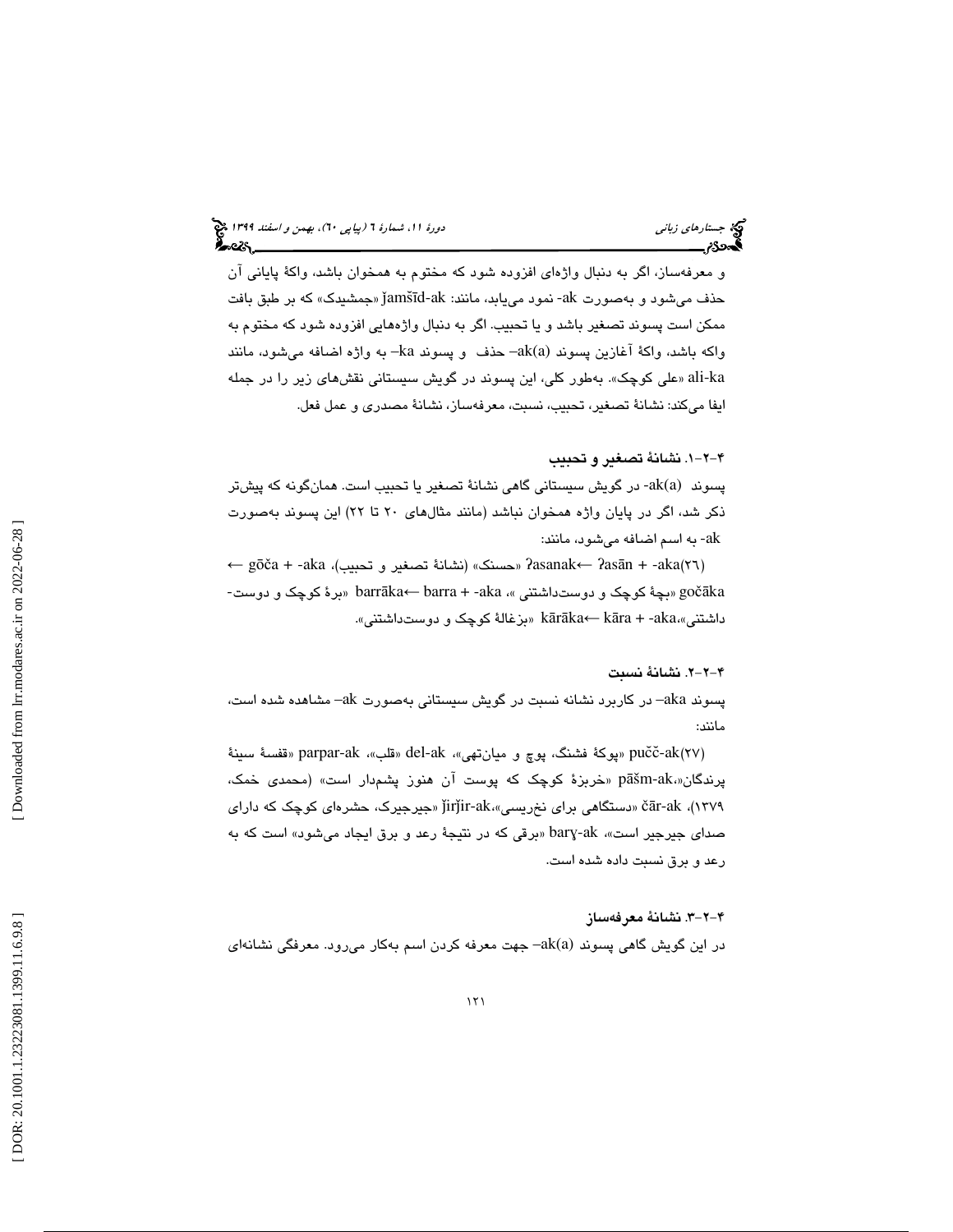عباسعلی آهنگر و همكار بررسي تاري*خي برخي از عناصر...*. المنتج<br>ال**این بررسي تاريخي بررسي تاريخي بررسي تاريخي بررسي تاريخي برخي از عناصر...**<br>ا**لاین بررسي تاريخي بررسي تاريخي بررسي تاريخي بررسي تاريخي بررسي تاريخي بررسي تاري** 

است كه هم از نظر گوينده و هم شنونده مشخص باشد (ماهوتيان، ،1997 ترجمة سماتي، :1384 185)، مانند:

آن پیرمرد/ پیرمرده افتاد»، pur-mārd-ak b-y-āfti(d-ak)(۲۸)

kenj̄āka b-dīd-ak ke m-xāndid-o(۲۹) «آن دختر/ دختره دید که میخندیدم».

در زبانهاي فارسي ميانه و دري e- نشانة نكره بوده است. در گويش سيستاني، گاهي جهت نكرهسازي اسمها به پسوند (a(ak در نقشهاي غيرمعرفگي، نشانة نكره e- اضافه مي شود. بدين صورت كه واج a در پايان اين پسوند حذف مي شود و e- نكره به آن اضافه ميگردد. ساختار فوق گاهي همراه با yak » يك» و گاهي بدون yak بيان ميشود. مانند:

سيخند» (yak) kenj̄āk-e ra b-dīd-o ke m-xāndi(٣٠))» (ایک) دختری را دیدم که میخندید $\sinh(\theta)$ 

 پسوند aka –علاوه بر كاربردهاي فوق، اسم مصدر نيز ميسازد (صادقي، :1394 11). در گويش سيستاني نيز پسوند ak –داراي چنين كاربردي است، مانند:

pašt-ak (۳۱) به معنی حرکتی که پشت بدن در آن درگیر میشود، به طوری که شخص به هوايي ميپرد و پاهاي او در هوا و سر او به طرف پايين قرار ميگيرد. paštak با فعل زدن بهكار مىرود. از طرف ديگر اين واژه را براى نسبت به «فردى كه كمرش داراي قوس يا قوز ميباشد» نيز استفاده ميشود.

čāš-ak (٣٢) به معنى چند بار بستن و باز كردن كوتاه چشم به منظور دادن علامت به كسي (چشمک) است. اين واژه نيز با فعل «زدن» بهكار ميرود.

ازآنجايي كه پسوندهاي ak(a) -، -ak- و (a)- ندر زبانهاي فارسي باستان، ميانه و دري و همچنين اوستا در پايان اسم بهكار مي فتهاند (ابوالقاسمي، ١٣٧٥: ٢١٩) و بر طبق صادقي (1394) گاهي اين پسوندها به اسم مصدر يا اسم عمل نسبت داده ميشدهاند، بهنظر ميرسد كه ساختار اسم ak-pašt و ak-čāš در گويش سيستاني نيز صورت كهن خود را در مفهوم اسم عمل از زبانهاي فارسي باستان و ميانه حفظ كرده باشد.

#### -3. 4 ضماير

در ارتباط با مقولة زباني ضمير نيز اشتراكاتي ميان گويش سيستاني و زبانهاي فارسي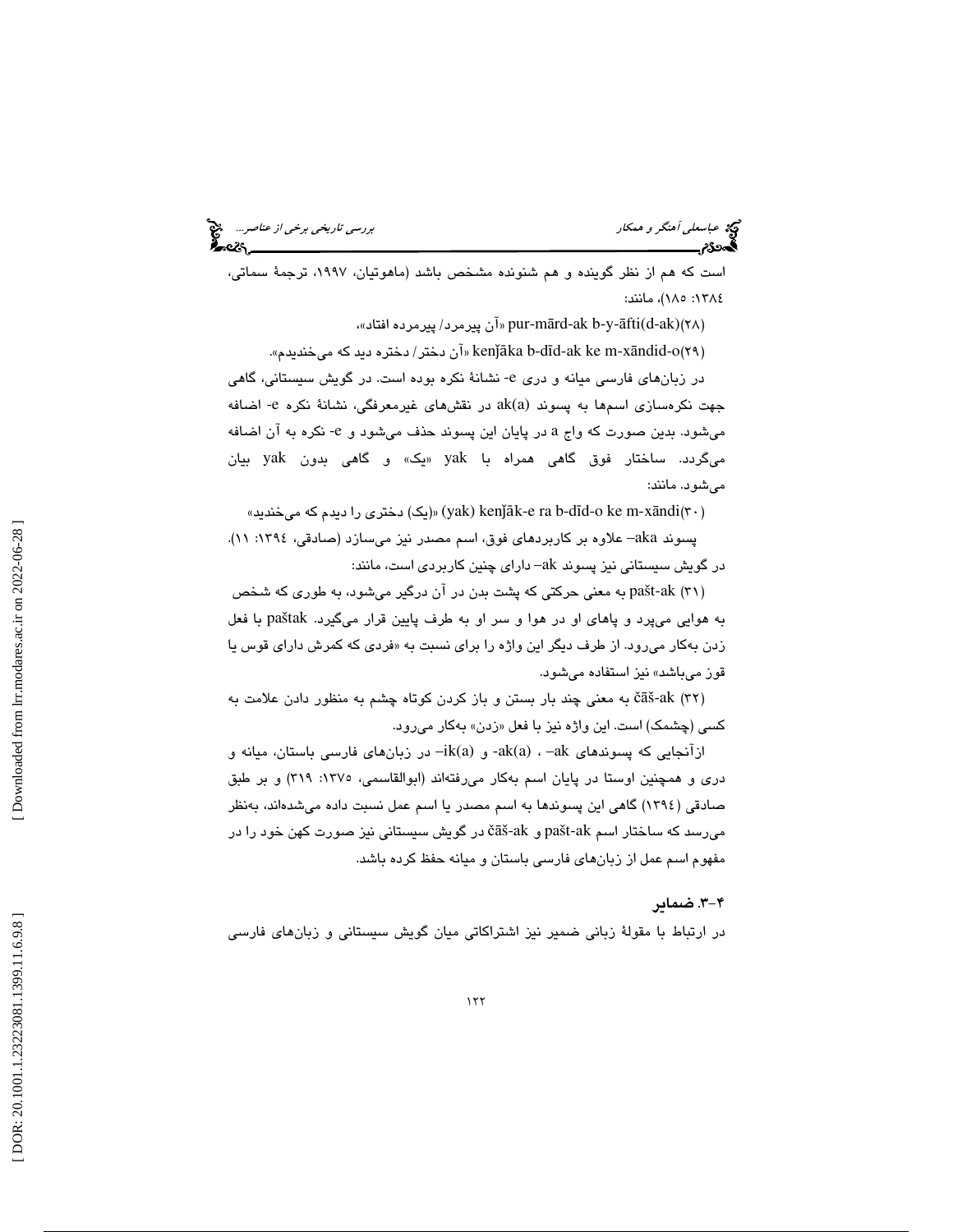باستان، ميانه و دري و اوستا مشاهده ميشود. اين شباهتها در ضماير اشاره، فاعلي، ملكي و انعكاسي گويش سيستاني وجود دارد.

#### -3-1. 4 ضماير اشاره

در زبان فارسی باستان، صورتهای مختلف ضمیر اشاره i ima و a برای اشاره به نزدیک و صورتهای a و ahya برای اشاره به دور بهکار میرفتهاند (Kent, 1953: 86). در زبان اوستا اشارهٔ نزدیک جمع aēšā و نشانهٔ دور جمع avaēšam بوده است. در زبان فارسی ميانه، ضماير اشارهٔ نزديک عبارتاند از صورت مفرد im .ēd ،(h)ēn و صورت جمع imīn. ضمير اشارهٔ دور مفرد ōy و ān و در حالت جمع ōyšān ،awēšān و ōšān بوده است (2016 ,Skjarvo(. همچنين، در زبان فارسي دري، ضمير ân كه برگرفته از ضمير an)h (فارسي ميانه است، براي اشاره به دور بهكار ميرود و ضمير in كه بازماندة ضمير در فارسي ميانه است، براي اشاره به نزديك بهكار ميرود (ابوالقاسمي، :1375 137 ). ē n

در گويش سيستانی ضمير اشارهٔ نزديک مفرد ، i و ضمير اشارهٔ دور مفرد در اين گويش است، مانند: o

است». أو آمد»، i gofta «او آمد» i gofta «اين گفته است».  $\alpha$  by-oma(d-ak)  $(\mathsf{r} \mathsf{r})$ 

اگر ضماير اشارهٔ o و i در حالت مفعولی بهكار روند، به دليل اينكه بعد از آنها نشانهٔ مفعولی a قرار میگیرد، بر طبق قواعد واجآرایی گویش سیستانی یک همخوان میانجی بین واكهٔ ضمير و واكهٔ هجای بعد از آن قرار میگیرد. در مثال (۳۳) n یک واج میانجی است.

o-n-a b-de(۳٤) به معنی «آن را بده»

باتوجه به آنچه قبلاً ذکر شد، ضمیر اشارهٔ مفرد نزدیک i در گویش سیستانی، دارای واكهٔ مشابه با صورتهای مختلف ضمیر اشاره ima و i در زبان فارسی باستان است و در زبان اوستاست . از طرف a ē š حالت جمع نيز išo در گويش سيستاني مشابه با ضمير ā و ošo به ضمير اشارة دور o و ōyšan ō ديگر، ضمير اشارة دور در زبان فارسي ميانه y گويش سيستاني شباهت دارند.

#### -3-2. 4 ضماير شخصي فاعلي

در زبان فارسي دورة باستان ضماير نيز مانند اسمها داراي حالات صرفي هشتگانه و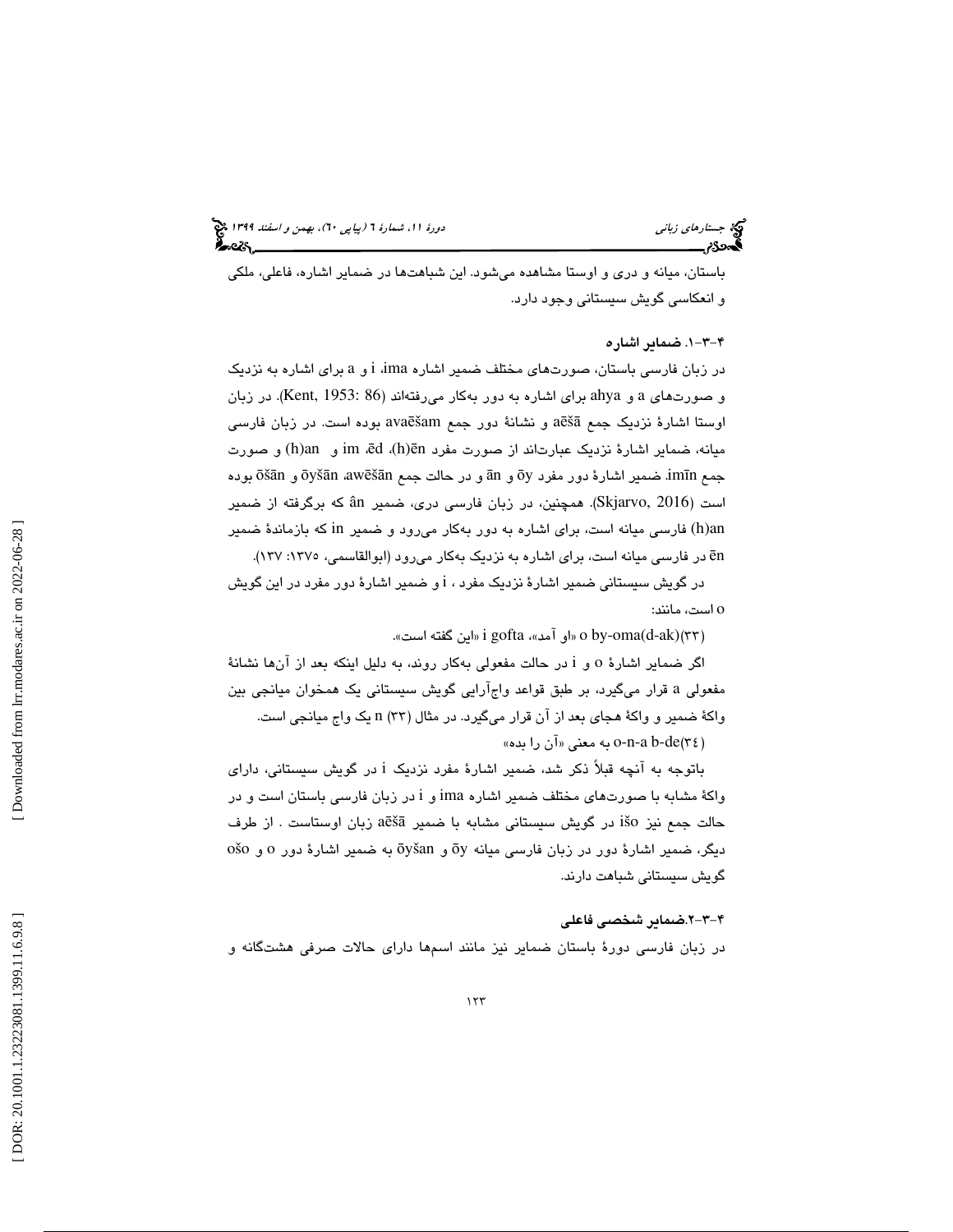عباسعلي آهنگر و همكار بررسي تاريخي برخي از عناصر...

شمار مفرد، دوتايي و جمع بودهاند. اين ويژگي صرفي در زبان فارسي ميانه وجود نداشته است. تنها ضمير اول شخص مفرد، حالت فاعلي به يك صورت و حالت غيرفاعلي بهصورتي ديگر صرف ميشود. در ساير ضماير صورت فاعلي و غيرفاعلي آنها يكسان است (ابوالقاسمي، :1375 99). جدول 3 ضماير منفصل زبان فارسي ميانه و ريشة هركدام از آنها را نشان ميدهد.

جدول 3: ضماير منفصل فارسي ميانه و پيشينة آنها (1953 ,Kent؛ 1961 ,Bartholomae( **Table 3**: Independent pronouns in the Middle Persian and their background (Kent, 1953 :Bartholomae, 1961)

| جمع                    |       | مفرد                            | ضماير<br>منغصل |         |
|------------------------|-------|---------------------------------|----------------|---------|
| بازماندهٔ              |       | بازماندهٔ azəm اوستایی°`:حالت   | az حالت فاعلى  |         |
| ahmākəm: اوستايى       | amā   | فاعلى                           | an L           |         |
| در حالت اضافی          |       | بازماندۂ mana اوستابے،حالت      | حالت غيرفاعلى: | اول شخص |
|                        |       | اضافی                           | man            |         |
| ىازماندة:yūšmakəm حالت | ašmāh | بازماندة tu اوستايى: حالت فاعلى | Tu             | دوم     |
| اضافى                  |       |                                 |                | شخص     |
| ريشهٔ دقيق آن مشخص     | ōyšān | بازماندهٔ hau وava اوستا: حالت  | bō یا ōy       | سوم     |
| نشده است               |       | فاعلى و اضافى                   |                | شخص     |

با توجه به پیشینهٔ این ضمایر، مشاهده شد که بسیاری از ضمایر فاعلی فارسی میانه در ضماير غيرفاعلي از قبيل ضمير با حالت اضافي زبان فارسي اوستايي ريشه دارند و ضماير فاعلي زبان فارسي باستان بهنظر ميرسد متروك شده است و ديگر در زبانهاي فارسي ميانه و دري كاربرد ندارند.

در جدول 4 ضماير شخصي فاعلي گويش سيستاني نشان داده شده است. بعضي از اين ضماير با ضماير شخصي فاعلي فارسي معيار متفاوت هستند. با بررسيهايي كه در ارتباط با ضماير زبانهاي فارسي باستان، ميانه، دري و اوستا انجام شد، شباهتهايي ميان ضماير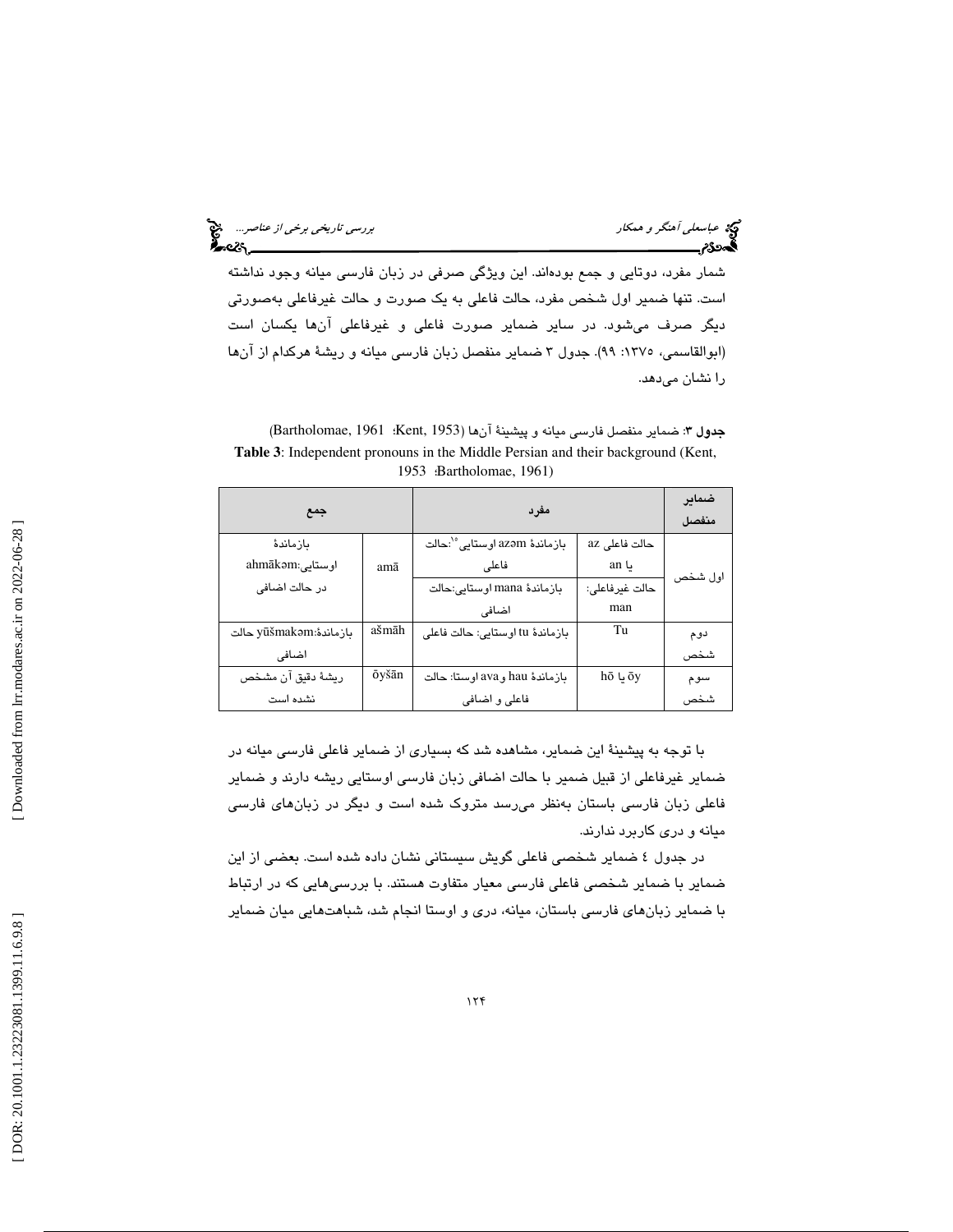جستاره*اي زباني (بياپي 60)، بهمن و اسفند 1*394 فجر بين دورة ،11، بهمن و اسفند 1394 فج

گويش سيستاني و ضماير فارسي باستان و ميانه مشاهده شد. در جدول 3 ضماير فارسي ميانه و ريشة آنها نشان داده شده است. با مقايسة جدولهاي 3 4و شباهت ضماير زبانهاي اوستا، ميانه و گويش سيستاني قابل مشاهده است. ضماير شخصي فاعلي گويش سيستاني به شرح زير هستند:

جدول 4: ضماير شخصي فاعلي گويش سيستاني **Table 4**: Subject personal pronouns in Sistani dialect

| سیستانی                              | فارسى      | جمع     | سيستانى | فارسى | معرد    |
|--------------------------------------|------------|---------|---------|-------|---------|
| mešmâ/mâ                             | ما         | اول شخص | me      | من    | اول شخص |
| šmâ                                  | شما        | دوم شخص | to      | تو    | دوم شخص |
| $i\breve{\text{SO}}$ <sub>0</sub> so | آنھا/ایشان | سوم شخص | O       | او.   | سوم شخص |

، ضمير اول شخص مفرد در زبان فارسي ميانه در حالت فاعلي az و en و طبق جدول 3 در حالت غيرفاعلي man بوده است كه از ضمير mana در زبان اوستا باقي مانده است. درحالي كه ضمير اول شخص مفرد گويش سيستاني در حالت فاعلي me است. بهنظر ميرسد كه اين ضمير، در ضمير اول شخص مفرد زبان اوستا با حالت غيرفاعلي man ريشه داشته باشد كه با حذف واكهٔ پايانى از انتهاى ضمير و تغيير واكهٔ a به e ايجاد شده است. تغيير ساير ضماير بدين شكل بوده است:

، اول شخص جمع: o to، سوم شخص مفرد: oy و ho← دوم شخص مفرد: tu← ← ōys̆ ā ، سوم شخص جمع: n s̆mâ mâ، دوم شخص جمع: mah̆as← ← ahm ākam os̆ o

#### -3-3. 4 ضماير ملكي

در زبان فارسي باستان ضماير داراي حالات هشتگانه براي هركدام از نقشهاي خود در جمله بودند. يكي از اين حالات، حالت اضافي بوده است كه ضمير به اسمي كه مالكيت آن را داشته، اضافه ميشده است؛ بدين معني كه ضماير داراي حالت اضافي نشاندهندة مالكيت اسم بودند (ابوالقاسمي، 1375)، مانند مثال 34 كه حالت ملكي ضمير دوم شخص مفرد بعد از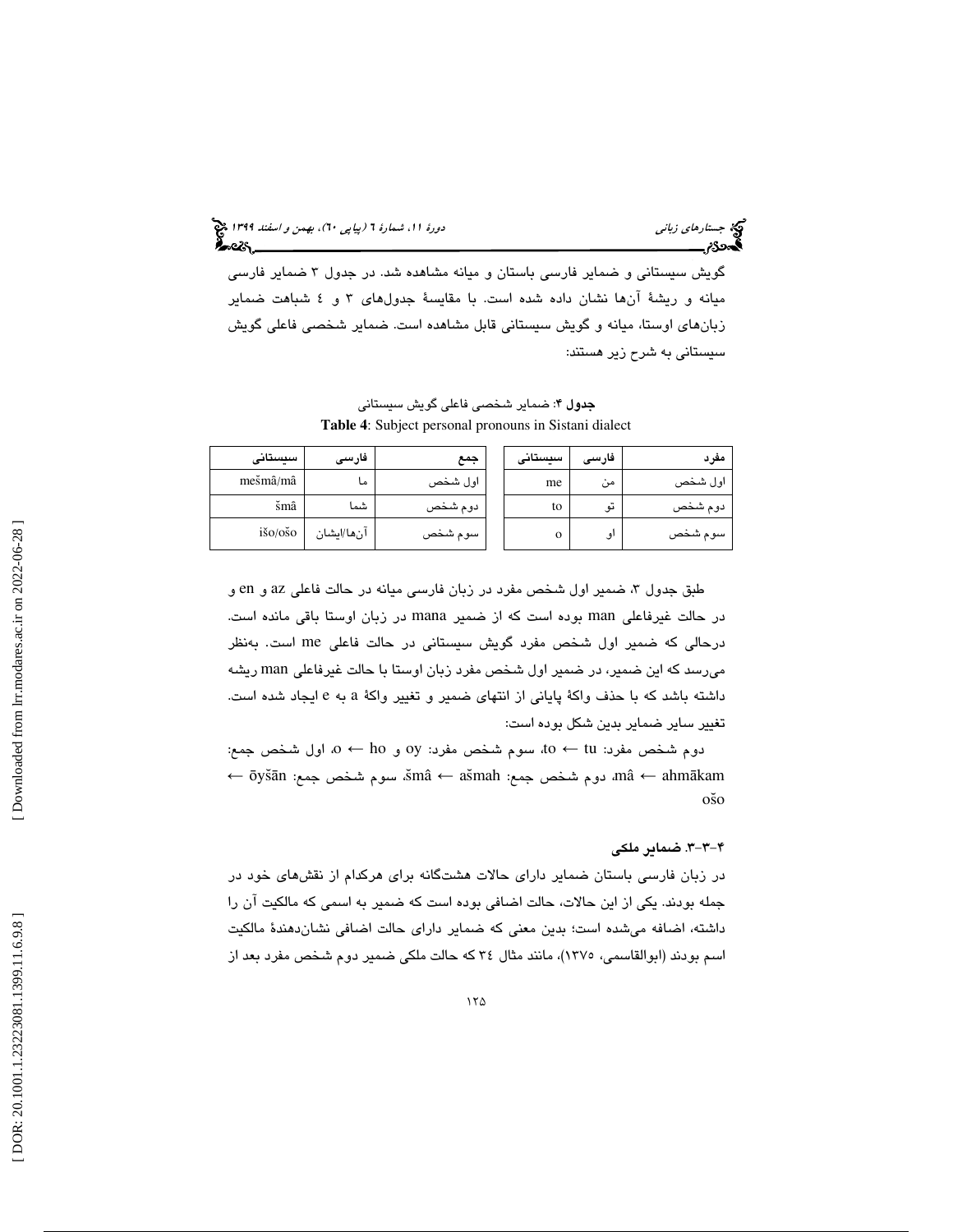عباسعل*ي آهنگر و همكار بررسي تاريخي برخي از عناصر...*<br>المحمد تاريخي برخي از عناصر...<br>**المحمد تاريخي بررسي بررسي بررسي بررسي تاريخي بررسي تاريخي بررسي تاريخي بررسي تاريخي برخي بررسي بررسي بررسي بر** 

اسم gaeoahu اضافه شده است.

ضمير دوم شخص داراي « خواستة تو». در اين عبارت ɵwahu ɵwahu gae ɵahu 35( ) حالت ملكي است (Kent, 1953).

همچنين در زبان فارسي ميانة غربي ضمير اول شخص مفرد در جايگاه مفعولي و مفعول حرف اضافه به شكل man نمود مييافته است.

nan wēnēd(٣٦) «من را ببينيد» و harrob man «كردآوريد براي من» (برونر، ١٩٧٧، ترجمة بهزادي، ١٣٧٩: ١٠١).

در گويش سيستاني ضماير ملكي يا اضافي به صورت ضمير منفصل فاعلي بعد از اسم قرار ميگيرند. در برخي از ضماير، هنگامي كه نشانهٔ مفعولي a بعد از ضمير ملكي يا اضافي بهكار رود، اگر در انتهاي ضمير واكه باشد، واكة پاياني حذف ميشود و يك واج ميانجي ميان همخوان ضمير و واكة نشانة مفعولي اضافه ميشود. براي مثال، در ضمير اول شخص مفرد با اضافه شدن نشانة مفعولي a، واكة پاياني ضمير حذف و واج ميانجي n ميان ضمير و نشانة مفعولي اضافه ميشود.

pēnar <u>me</u> tamiz-a – الف- pēnar <u>me</u> tamiz-a <sub>("</sub>پيراهن من تميز است» (جايگاه فاعلي).

ب- ketâb-e <u>m-</u>n-a b-y-âr «كتاب من را بياور!» (جايگاه مفعولي).

با توجه به اينكه گويش سيستاني فاقد هرگونه ضمير متصل از جمله متصل ملكي و اضافي است و در اين گويش براي حالتهاي ملكي و اضافي از ضماير منفصل استفاده ميشود، ميتوان نتيجه گرفت كه ضماير ملكي و اضافي در گويش سيستاني از ضماير منفصل زبان فارسي باستان با حالت اضافي برجا مانده است.

#### -3-4. 4 ضماير مشترك و انعكاسي

huva فسمير مشترک در زبان فارسی باستان <sup>h</sup>uva <sup>h</sup>uva و يا لا (Bartholomae, 1961: 1845) بوده است. اين ضمير در زبان اوستايي عبارت است از .(Bartholomae, 1961 :Kent, 1953) «خود» (hava- «a ، خود» (kartholomae, 1961). در زبان فارسی ميانه، ضماير مشترک xwēš ،uxad ،wxēbē ،uxēbē «خويش» و xwad «خود» و در زبان زرتشتی، ضمیر مشترک xwēštan «خویشتن» نیز مشاهده میشده است (برونر، ١٩٧٧، ترجمهٔ بهزادی، ١٣٧٩: ١٢٤)..ضمایر مشترک فارسی دری نیز عبارتاند از: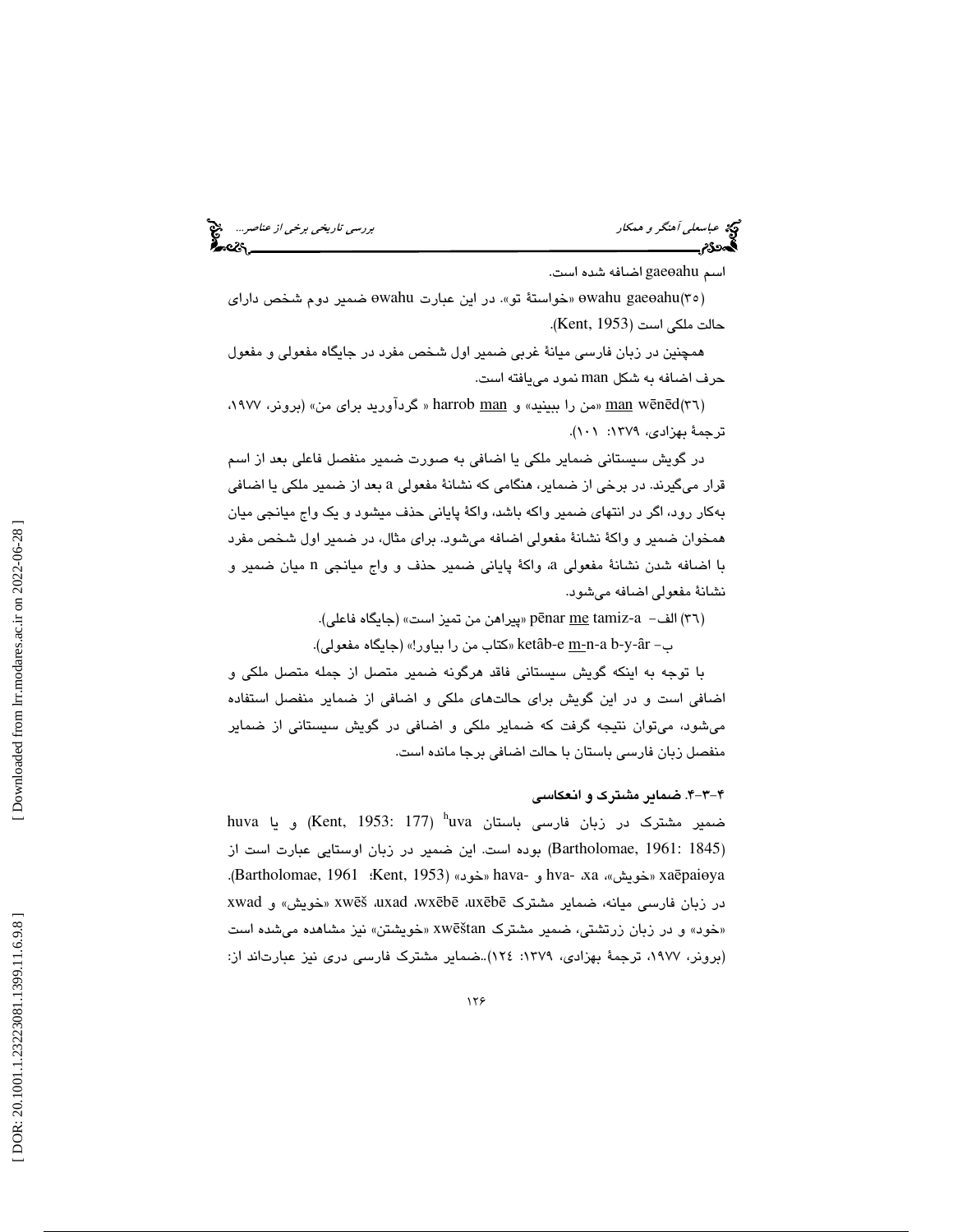جستاره*اي زباني (بياپي 60)، بهمن و اسفند 1*394 فجر بين دورة ،11، بهمن و اسفند 1394 فج

«خود»، «خويش» و «خويشتن» (ابوالقاسمي، ١٣٧٥: ١٣٨). در زبان فارسي ميانه كاربرد ضمير مشترك در حالت ملكي يا اضافي به صورت زير

بيان ميشده است:

u-š pas duxt i xuēš pat zanih dāt(۳۷) «او سپس دخت خويش را به زني او داد».

سخويشتن را به بندگي به كس xwēštan pad bandagih ō kas ma abispār(٣٨) مسپار».

«دخت خود به زيرك و دانا مرد ده» duxt i xwad ō zirak ud dānāg mard dah(٣٩) (راستارگويوا، ١٩٦٦، ترجمهٔ شادان، ١٣٤٧).

در گويش سيستاني علاوه بر ضمير مشترك xod كه با فارسي معيار يكسان است، ضمير مشترك xâ نيز بهكار مي رود. xâ داراي حالت ملكي يا اضافي است كه به صورت xodxâ نيز بهكار ميرود.

اگر ضمير مشترك گويش سيستاني داراي حالت ملكي يا اضافي باشد در جايگاه مفعولي به صورت xâ بازنمود مييابد، مانند:

سبه خانهٔ خودم رفتم». xone <u>xâ</u> b-raft-o $(\mathfrak{z} \cdot)$ 

«كتاب خودم را به او دادم». ketâb-e <u>xâ</u> bdâdo on-a $(\mathfrak{c} \, \mathfrak{t})$ 

اگر در همين جملات به جاي ضمير مشترك xâ ، ضمير مشترك xodxâ به كار برده شود، علاوه بر كاربرد معمولي، اين ضمير مشترك ميتواند تأكيد و يا تقابل در معني را نيز بيان ميكند. براي مثال:

«به خانهٔ خودم رفتم».<br>2011-0 xone xod

)43 a-on bdâdo xodxâ e-ketâb » كتاب خودم را به او دادم ». )

#### -1. -3-4 4 ضمير انعكاسي

ضماير انعكاسي در جايگاه مفعولي ميآيند و به فاعل جمله اشاره دارند. در اين حالت ميتوان فاعل را مانند ساير جملات فارسي حذف كرد (ماهوتيان، ،1997 ترجمه سمائي، :1384 202). ضمير انعكاسي در گويش سيستاني بهصورت xod به علاوه ضمير فاعلي هم مرجع با فاعل بهكار ميرود، مانند:

o « ، رفت خودش او « to xodto br āfti « ، رفتم خودم من « me xodme br āfto 44( )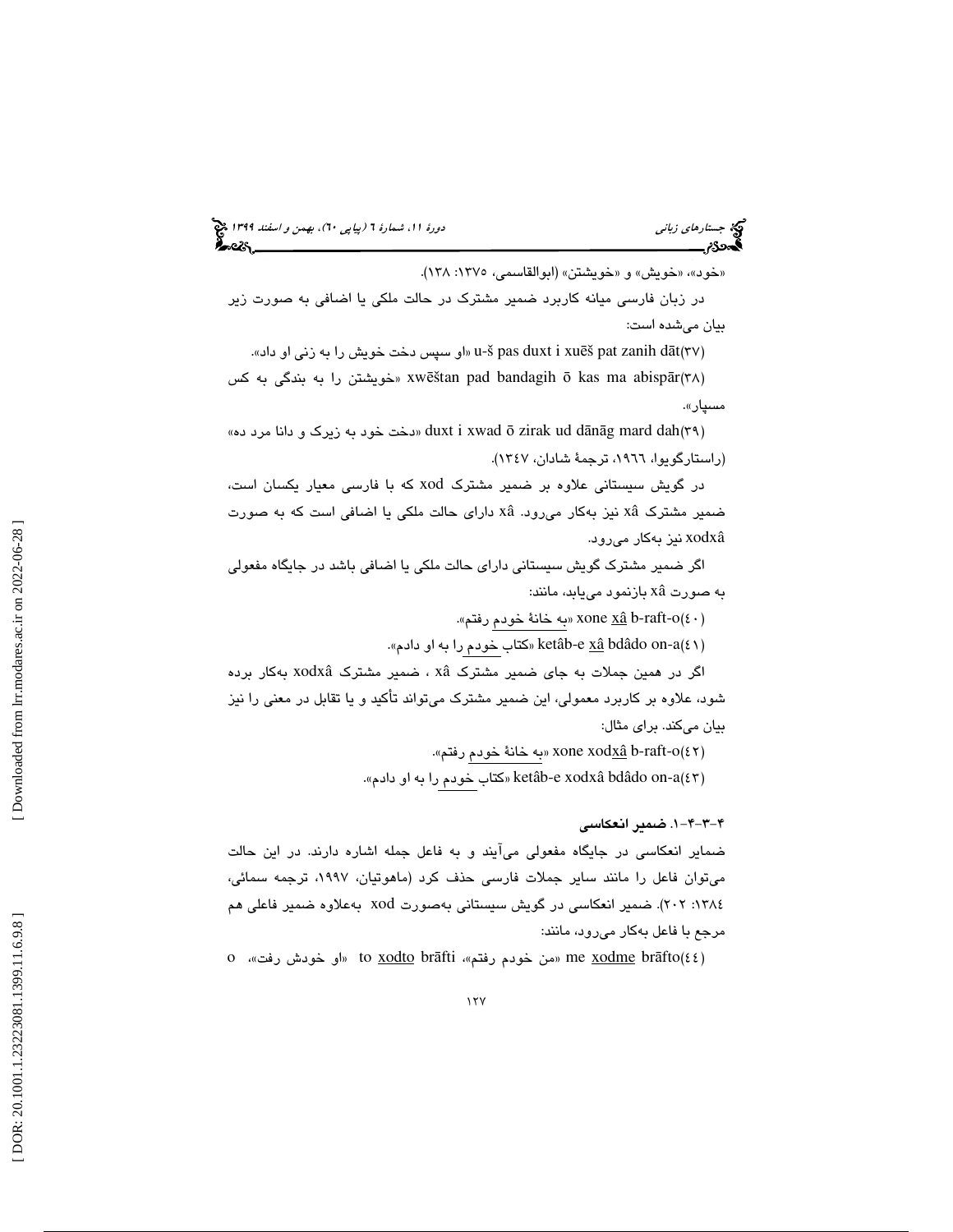عباسعلی آهنگر و همکار بررسي تاري*خي برخي از عناصر...*... التي بررسي تاري*خي برخي از عناصر...*... التي برخي از عناصر...<br>**التي بررسي بررسي بررسي بررسي بررسي بررسي بررسي تاريخي برخي از عناصر التي بررسي تاريخي برخي از عناصر ا** 

bra xodyo » شما خودتان رفتيد ». براساس آنچه در بالا در ارتباط با ضماير مشترك و انعكاسي بيان شد ميتوان نتيجه گرفت كه در گويش سيستاني، ضمير xod ريشه در ضمير مشترك xwad در زبان فارس

میانه دارد و ضمیر xâ، در حالت ملکی و اضافی، مشابه با ضمیر مشترک xaēpaieya و xa در زبان اوستاست.

#### -4. 4 خوشة دو همخواني آغازين

در واژههاي زبان فارسي باستان، كنت (1953) وجود خوشة دوهمخواني آغازين بهوفور به چشم ميخورد. برخي از خوشههاي دوهمخواني آغازين نامبرده در اين واژهنامه بدين شرح :مانند ،xr و xš ،ty ،zr ،šk ،št ،st ،sk ،sp ،hy ،šp ،fr ،dr ،br :است

فعل stā «ايستادن»، frās «پرسيدن»، frâd «گسترش دادن» و spâetita «درخشيدن» و ، اسامي مصدر mrta و krta » مرده» «و كرده» و واژههاي zma همچنين به معن «ي سفيد» «زمین» ،stār «ستاره»، xraou خرد و fraša عالی، drauq «دروغ».

fšuya و) Bartholomae, 1961) «يادگرفتن « xšna « ، قبلا « frat واژههايي از قبيل āra «تربيتكنندهٔ رمه»، Xratēuš «خرد» (سوكولوف، ١٩٦٧، ترجمهٔ بهزادی، ١٣٧٠: ٢٢) نيز در زبان فارسي باستان مشاهده شده است. وجود چنين خوشه هايي در زبان فارسي ميانه نيز بهچشم میخورد، مانند: srây «سرا»، draxt «درخت»، frâmâdan «فرمودن»، srōd «سرود»، xrad » خرد». برخي از نظامهاي واجي فارسي از دورة باستان تا دورة جديد دستخوش تغييراتي شدهاند، ازجمله، عدم كاربرد دو همخوان آغازين در واژههاي فارسي دري و جديد (باقري، :1375 147 ).

زبان دري در دورههاي گذشته و امروز فاقد خوشة دوهمخواني آغازين است (مانند آنچه در زبان فارسي معيار مشاهده ميشود)، در حالي كه زبان پشتو كه از زبانهاي ايراني شرقي بوده است، خوشة دوهمخواني آغازين دارد (1969 ,Miran(. خوشههاي دوهمخواني بهنظر .هستند ks ،zm ،šp ،sp ،wl ،tl ،ml ،gr ،wr ،dt ،tr ،pr :شامل پشتو زبان آغازين ميرسد كه روند تحول خوشههاي دوهمخواني آغازين در گويش سيستاني مشابه زبان پشتو بوده است؛ بدين معني كه اين خوشهها از زبان فارسي باستان و ميانه به گويش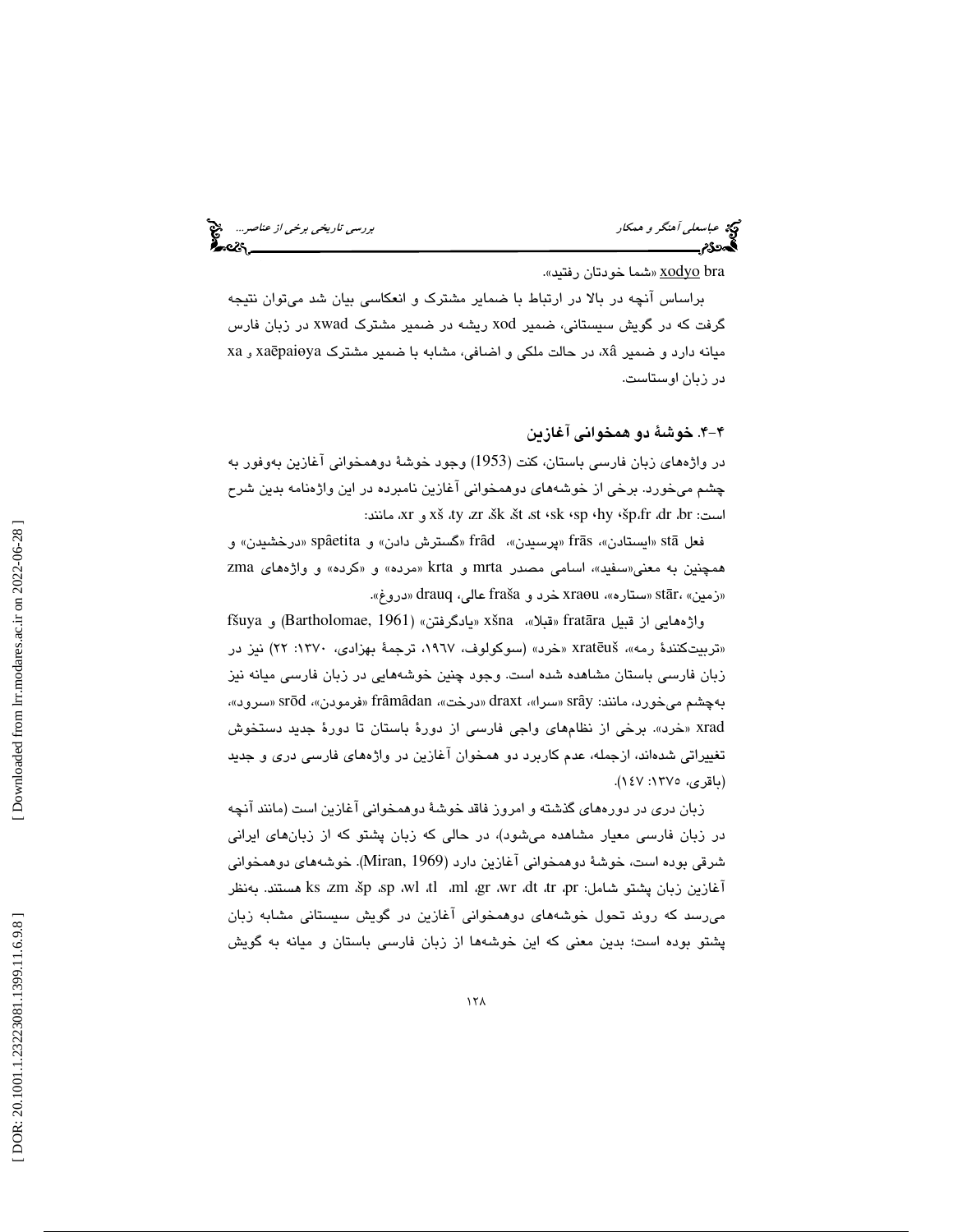جستاره*اي زباني (بياپي 60)، بهمن و اسفند 1*394 فجر بين دورة ،11، بهمن و اسفند 1394 فج

سيستاني و زبان فارسي پشتو رسيده باشد.

برخي خوشه هاي دو همخواني آغازين در گويش سيستاني شامل: sr، ps، py، km، dr ، br ،bx،nm ،np ،xn ميشوند (آهنگر، ١٣٨٢)، مانند: drāxt «درخت»، srâ «سراى يا حياط»، pyâda «پیاده»، tmā «طمع»، kmār به معنی «کمر»، xnak «خنک»، b-de «بده»، m-par-i (نپري)»، n-mefām-o (نميفهمم))، b-rā «برويم)) و b-ra (رفت).

### 5. نتيجه

در اين مقاله به بررسي برخي از ويژگيهاي ساختواژي گويش سيستاني و ارتباط آنها با زبانهاي فارسي باستان، ميانه و دري و همچنين در برخي موارد زبان اوستا پرداخته شد. نتايج پژوهش حاكي از آن بود كه برخي از اين عناصر و ويژگيها در گويش سيستاني از زبانهاي فارسي باستان، ميانه، دري و در برخي موارد زبان اوستا به ارث رسيدهاند و همچنان مورد استفاده قرار ميگيرند.

از جمله شباهتهايي كه در گويش سيستاني و زبانهاي فارسي باستان، ميانه، دري و در برخي موارد زبان اوستا مشاهده شد، شباهت در برخي ويژگيهاي فعلي، از قبيل: پيشوندهاي فعلي -be , me- , be و -ma و شناسههاي غيرگذشتهٔ فعلي، كاربرد پسوند معرفهساز(a(ak- ، شباهت ضماير فاعلي، اشاره، انعكاسي يا اضافي و همچنين، وجود خوشة دوهمخواني آغازين در ابتداي واژهها بود.

در پاسخ به سؤال اول پژوهش، مبني بر شباهت بين ساختار تصريفي فعل در گويش سيستاني و زبانهاي فارسي باستان، ميانه و دري و همچنين زبان اوستا، نتايج نشان داد كه پيشوند صرفي -be كه در گويش سيستاني بهصورت -be ، -ba، -bi، -b، -p و -ø بهكار ميرود، مانند زبانهاي فارسي باستان، ميانه و دري، بر سر افعال گذشته و حال التزامي و امري قرار ميگيرند. پيشوند فعلي منفي -na و پيشوند فعلي نهي -ma كه به ترتيب بهصورت -na ، -ne، -nو-ma در گويش سيستاني نمود مييابد نيز براي منفي و نهي در زبانهاي فارس باستان بهصورت naid ، ميانه nē ، درى na و اوستا بهصورت nōit بهكار مىرفته است. همچنين، پيشوند استمراري -mē كه بهصورت-me ، mi ، me و mē در گويش سيستاني كاربرد دارند، بر سر افعال حال ساده و استمراري در اين گويش ديده ميشوند. از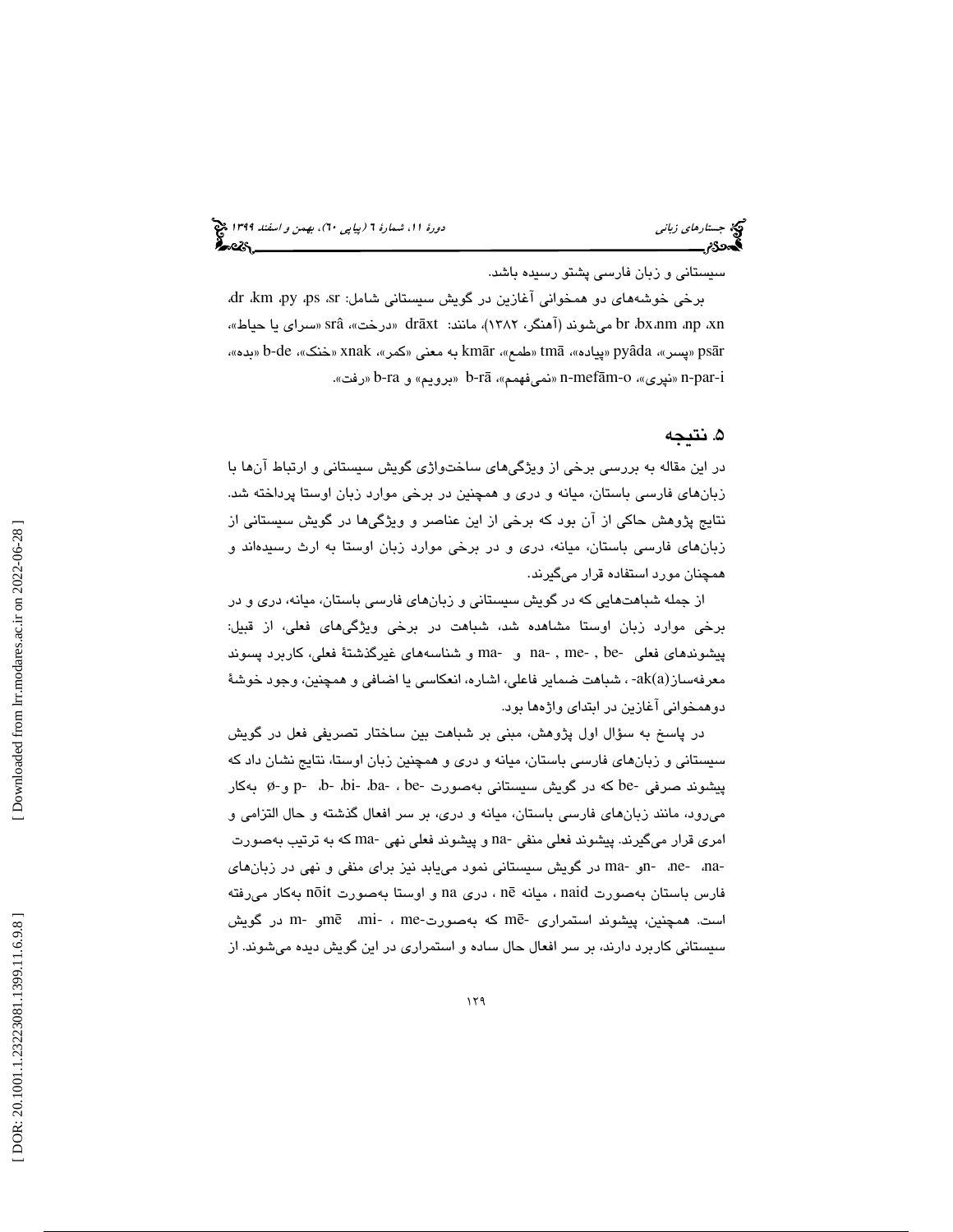عباسعلي آهنگر و همكار بررسي تاريخي برخي از عناصر... . . ...<br>پررسي تاريخي برخي از عناصر...<br>پروتئي بررسي بررسي بررسي بررسي تاريخي بررسي تاريخي بررسي تاريخي بررسي تاريخي براي

سوي ديگر، شباهت واكههاي شناسة غيرگذشته افعال با شناسههاي زبانهاي پهلوي ترفاني و ميانة غربي نشان ميدهد كه ميتوان ريشة شناسههاي گويش سيستاني را با شناسههاي اين دو زبان يكي دانست. بهطوري كه با گذر زمان همخوان پاياني شناسة زبانهاي پهلوي ترفاني و ميانة غربي در اين گويش حذف شده است و تنها واكة آن بهجاي مانده است.

در پاسخ به سؤال دوم پژوهش، مبني بر شباهت ساختار تصريفي اسم و شباهت ضمير در گويش سيستاني و زبانهاي فارسي باستان، ميانه و دري و همچنين زبان اوستا، نتايج نشان داد كه پسوند (a(ak- در گويش سيستاني و همچنين زبانهاي فارسي باستان، ميانه، دري و اوستا كاربرد داشته است. همچنين، اين گويش فاقد ضمير ملكي متصل كه در زبان فارسي ميانه و دري وجود دارد، است و ضماير فاعلي و اضافي در گويش سيستاني هر دو يكسان هستند. در اين ارتباط، نتايج نشان داد، ازآنجايي كه بيشتر ضماير فارسي ميانه از ضماير فارسي باستان و زبان اوستايي كه داراي حالت اضافي هستند، به ارث رسيدهاند، در گويش سيستاني نيز ضماير، نقش اضافي خود را حفظ كردهاند و علاوه بر حالت فاعلي كه برگرفته از فارسي ميانه و دري است، داراي حالت اضافي نيز هستند كه از زبان فارسي باستان و اوستا بهجاي مانده است. از طرف ديگر، شباهت ميان ضماير فاعلي گويش سيستاني و زبان فارسي باستان، ميانه، دري و اوستا نشان داده شد. از جمله اين شباهتها میتوان به ضمیر šmâ «شما» و ošo «آنها» اشاره کرد که بهترتیب از ضمایر زبان فارسی ميانة ašmâh و oyšân گرفته شده است. از ديگر يافتههاي اين پژوهش شباهت ضماير اشارة نزديك i و دور o است كه ضمير اشارة نزديك مشابه به ضماير اشارة نزديك زبان فارسي باستان و اوستا و همچنين ضمير اشارة دور مشابه با ضمير اشارة دور در زبان فارسي ميانه است.

در پاسخ به سؤال سوم پژوهش نيز بررسيها نشان دادند كه گويش سيستاني مانند زبانهاي فارسي باستان، ميانه و دري و همچنين زبان اوستا داراي خوشة دوهمخواني آغازين در ريشة كلمات بوده است. از جمله خوشههاي دوهمخواني آغازين يكسان در اين گويش و زبان فارسي باستان و اوستا، ميتوان به خوشههاي sr، ps، py، km، dr، xn، np، .كرد اشاره br ،bx ،nm

 [\[ DOR: 20.1001.1.23223081.1399.11.6.9.8](https://dorl.net/dor/20.1001.1.23223081.1399.11.6.9.8) ] [\[ Downloaded from lrr.modares.ac.ir on 20](https://lrr.modares.ac.ir/article-14-28865-fa.html)22-06-28 ] Downloaded from hr.modares.ac.ir on 2022-06-28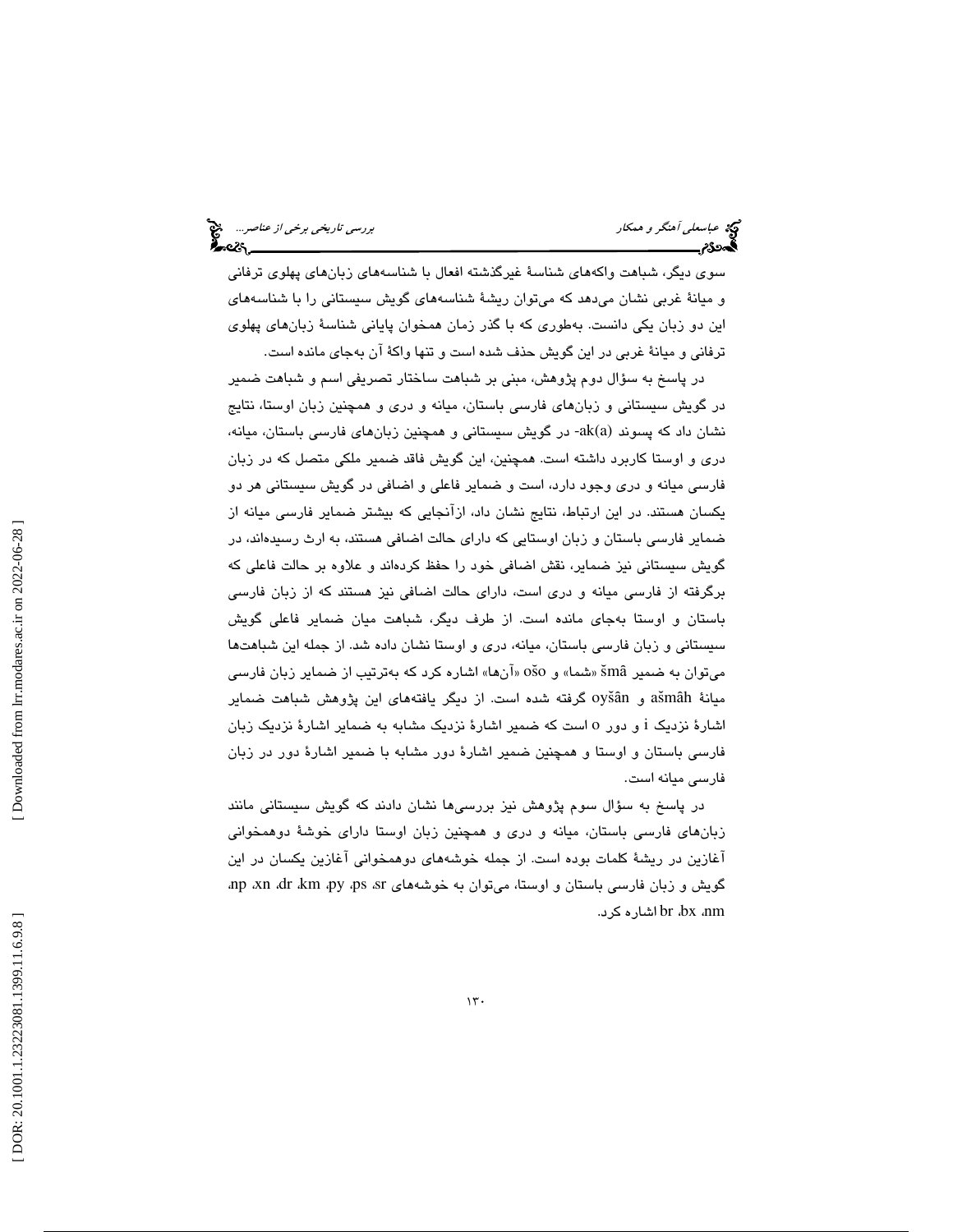جستاره*اي زباني (بياپي 60)، بهمن و اسفند 1*394 فرانس به 130 دورة ا $\mu$  شمارة 1 (پياپي 61)، بهم*ن و اسفند 1*34 فر

6. پينوشت ها

- 1. Tate
- 2. Windfuhr
- 3. Bearman

4. واكههاي سادة گويش سيستاني در جدول زير ارائه شده است:

|         | پیشین | مرکزی | پسين |
|---------|-------|-------|------|
| افراشته |       |       | ū    |
|         |       |       |      |
| ميانه   | ē     |       |      |
|         | e     |       |      |
| افتاده  | a     |       |      |
|         | ā     |       |      |

5. Free variation

6. Brunner

7. Rastorgueva

8. از آنجايي كه ابوالقاسمي (1375) معتقد است كه واكههاي زبان فارسي دري همان واكههاي زبان فارسي ميانه غربي هستند و در ساير منابع نيز شباهت ميان برخي از واكههاي زبان فارسي دري و ميانه مشاهده شد، اين پژوهش از زبان آوانويسي براي بازنمايي آوايي زبان فارسي دري كه مشابه زبان فارسي ميانه هستند، استفاده كرده است.

9. . براي آشنايي بيشتر با تكواژگونههاي -be در گويش سيستاني به آهنگر (2010) مراجعه شود. 10. Simple Non-past

11. Non- Past progressive

12. در زبان فارسي باستان، افعال داراي سه وجه گذرا، ميانه و ناگذرا بوده است و هر وجه شناسه هاي مختص به خود را داشته است (Kent, 1953).

13. به دليل شباهت ميان شناسههاي غيرگذشته گويش سيستاني و زبانهاي فارسي ميانه از ذكر ساير شناسهها صرفنظر شد. براي آگاهي از انواع فعل و كاربرد دقيق شناسههاي فعلي يا شخصي گويش سيستاني به آهنگر (2010) رجوع كنيد.

1⁄2. لازم به يادآورى است كه نشانهٔ آوايى â در گويش سيستانى (Ahangar, 2010) معادل نشانهٔ .<br>آوایی ā در نوشتههای ابوالقاسمی (۱۳۷۵) است. در حالی که نشانهٔ آوایی ā در گویش سیستانی (Ahangar, 2010) معادل فتحهٔ كشيده درنظر گرفته شده است. علاوه بر اين براي نشان دادن كشش در مثال ٢٤، ابوالقاسمي (١٣٧٥) از نشانهٔ (:) مانند :e و :a استفاده كرده است. درحالي كه در پژوهش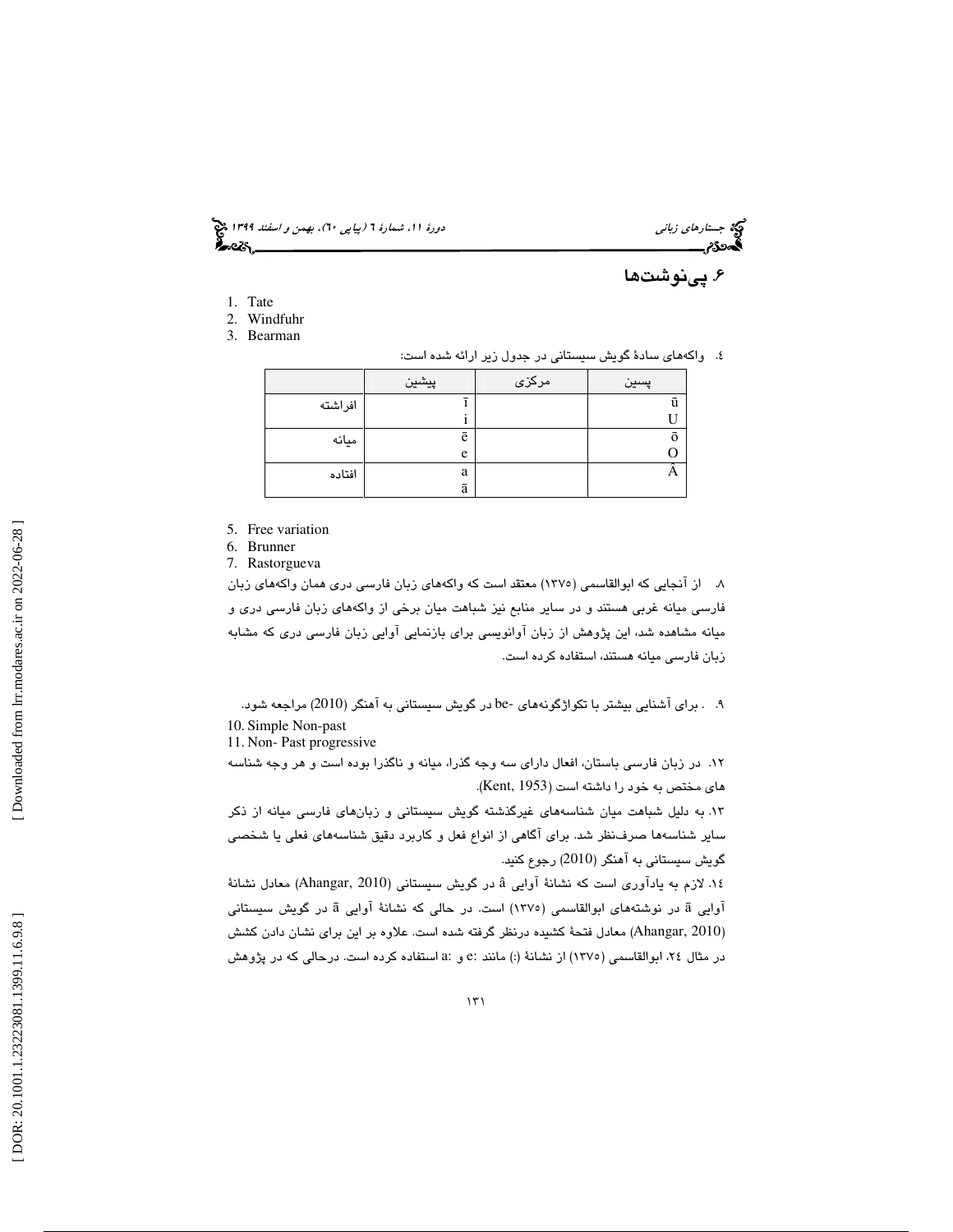عباسعل*ي آهنگر و همكار بررسي تاريخي برخي از عناصر...*<br>المحمد تاريخي برخي از عناصر...<br>**المحمد تاريخي بررسي بررسي بررسي بررسي تاريخي بررسي تاريخي بررسي تاريخي بررسي تاريخي برخي بررسي بررسي بررسي بر** 

حاضر و آهنگر (2010) از نشانg ق و ā برای کشش استفاده کرده است. ۱۰. . بهدلیل اینکه مرز جغرافیایی زبان اوستا از شرق تا محدوده استان سیستان و بلوچستان (کنونی) ادامه داشته است ( 1979 ,Rossi & Gnoli ، ( ميتوان شباهتهايي ميان گويش سيستاني و زبان اوستا يافت .

### 7. منابع

- استاجی، ا. (۱۳۸۹). بررسی تاریخی کارکردهای «که» در فارسی امروز. *زبانشناسی و* گوي*شهای خراسان*، ۳، ۱–۱۳.
	- آموزگار، ژ،. و تفضلي، ا. ( 1385). زبان پهلوي ـ ادبيات و دستور آن. تهران: معين. •
- آهنگر، ع. (١٣٨٢). توصيف دستگاه واجی گويش سيستانی. *گويششناسي. ضميمهٔ نامهٔ* فرهنگستان زبان و ادب فارسی، ج ۱، ۱، ٤–۳۲.
- آهنگر، ع،. يوسفيان، پ،. و كدخدا، ح. (1395). توزيع جغرافيايي تنوعات واكهاي گويش سیستانی در دو بخش شهرکی ـ نارویی و میانکنگی. *زبانشناسی ا*جت*ماعی*. ۱، ۲۲-۶۰.
	- ابوالقاسمي، م. (1375). دستور تاريخي زبان فارسي. تهران: سمت. •
	- ابوالقاسمي، م. (1384). راهنماي زبانهاي باستان ايران. تهران: سمت. •
- اشميت، ر. (1983). راهنماي زبانهاي ايراني: زبانهاي ايران باستان و ميانه. ترجمة آ. بختياري و ع. بهرامي، ح. رضايي باغبيدي، و ن. صالحينيا (1386). تهران: ققنوس.
- اويسي، م. (1374). بررسي و توصيف گويش سيستان در منطقة پشتآب زابل. پاياننامة كارشناسي ارشد. مشهد: دانشگاه فردوسي .
	- باقري، م. (1375). تاريخ زبان فارسي. تهران: قطره. •
- برونر، ك. (1977). نحو در ايراني ميانة غربي. ترجمة ر. بهزادي (1379). تهران: چاپخانة رامين.
- تيت، ج. پ. (1910). سيستان. ترجمة غ. رييسالذاكرين (1362). زاهدان: اداره كل ارشاد اسلامي استان سيستان و بلوچستان.
- خليفهلو، ف،. مظفري، ز،. و كوشكي، ف. (1395). «سازگاري واژگان قرضي: رويكرد واجي ـ دركي». ج*ستارهاي زباني، ۷،* ۹۷-۱۲۳.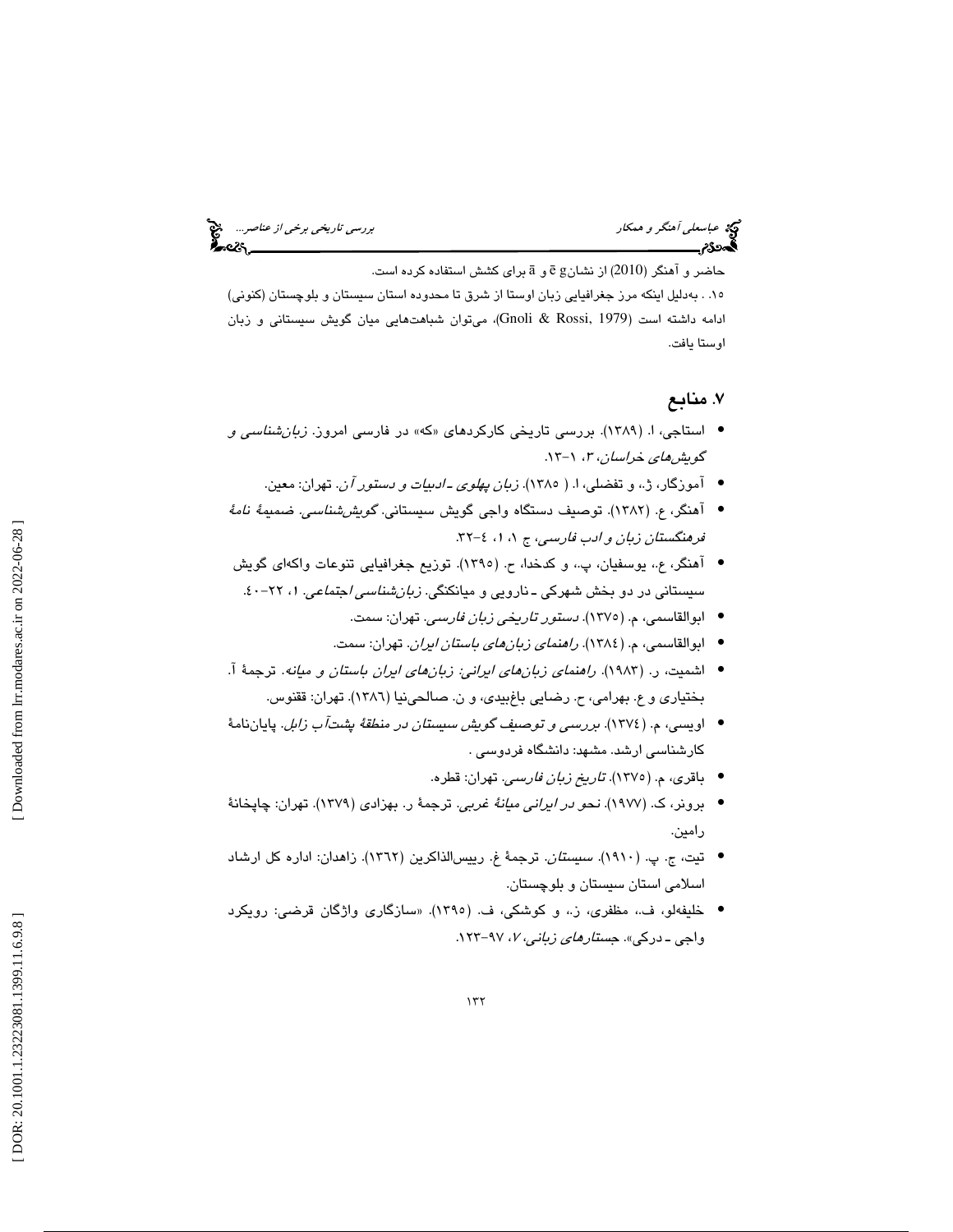## جستاره*اي زباني (بياپي 60)، بهمن و اسفند 1*394 فرانس به 130 دورة ا $\mu$  شمارة 1 (پياپي 61)، بهم*ن و اسفند 1*34 فر

- زرشناس، ز. (1382). زبان و ادبيات ايران باستان. تهران: دفتر پژوهشهاي فرهنگي. •
- سوكولوف، س. ن. (1967). زبان اوستايي. ترجمة ر. بهزادي (1370). تهران: مؤسسة مطالعات و تحقيقات فرهنگي.
- راستارگويوا، و. س. (1966). دستور زبان فارسي ميانه. ترجمة و. شادان (1347). تهران: بنياد فرهنگ ايران.
- رضايي باغبيدي، ح. (١٣٨٠). *معرفي زبانها و گويشهاي ايراني*. تهران: فرهنگستان زبان و ادب فارسي.
	- صادقي، ع. ا. (١٣٩٤). پسوندهاي «-ا»، «-اک» و «ک». فر*هنگنويسي، ١٠،* ٣-١٦.
		- صادقي، ع. ا. (1380). مسائل تاريخي زبان فارسي. تهران: سخن. •
		- فرشیدورد، خ. (١٣٧٥). *جمله و تحول آن در زبان فارسی*. تهران: امیرکبیر.
- كرد زعفرانلو كامبوزيا، ع،. اسلامي، ف،. و آقاگلزاده، ف. (1389). بررسي ساخت هجا و اصل توالی رسایی در زبان فارسی. ج*ستارهای زبانی، ٤،* ٥١–٧٦.
- ماهوتیان، ش. (۱۹۹۷). *دستور زبان فارسی از دیدگاه ردهشناسی*. ترجمهٔ م. سمائی 1384). تهران: نشرمركز. )
	- مصاحب، غ. (١٣٤٥). *دائر ه المعارف فارسي*. تهران: فرانكلين.
	- میرفخرایی، م.، و میرزایی، م. (۱۳۹۰). ضمایر سکایی (ختنی). *زبان شناخت*، ۱، ۹۹–۱۱۱.
		- محمدی خمک، ج. (۱۳۷۹). *واژهنامهٔ سکایی*. تهران: سروش
		- ناتل خانلری، پ. (١٣٦٥). *تاریخ زبان فارسی.* تهران: فردوس.

#### **References**

- Abolghasemi, M. (1996). *Historical Grammar of Persian Language*. Tehran. SAMT .[In Persian].
- Abolghasemi, M. (2005). *Guidance to the Old Languages of Iran*. Tehran. SAMT. [In Persian].
- Ahangar, A. A. (2003). A Description of the Phonological System of Sistani Dialect". *Dialectology. Nameyeh Farhangestan. 1* (1), 4-32. [In Persian].
- Ahangar, A. A. (2010). A study of the verb system in the Sistani dialect of Persian.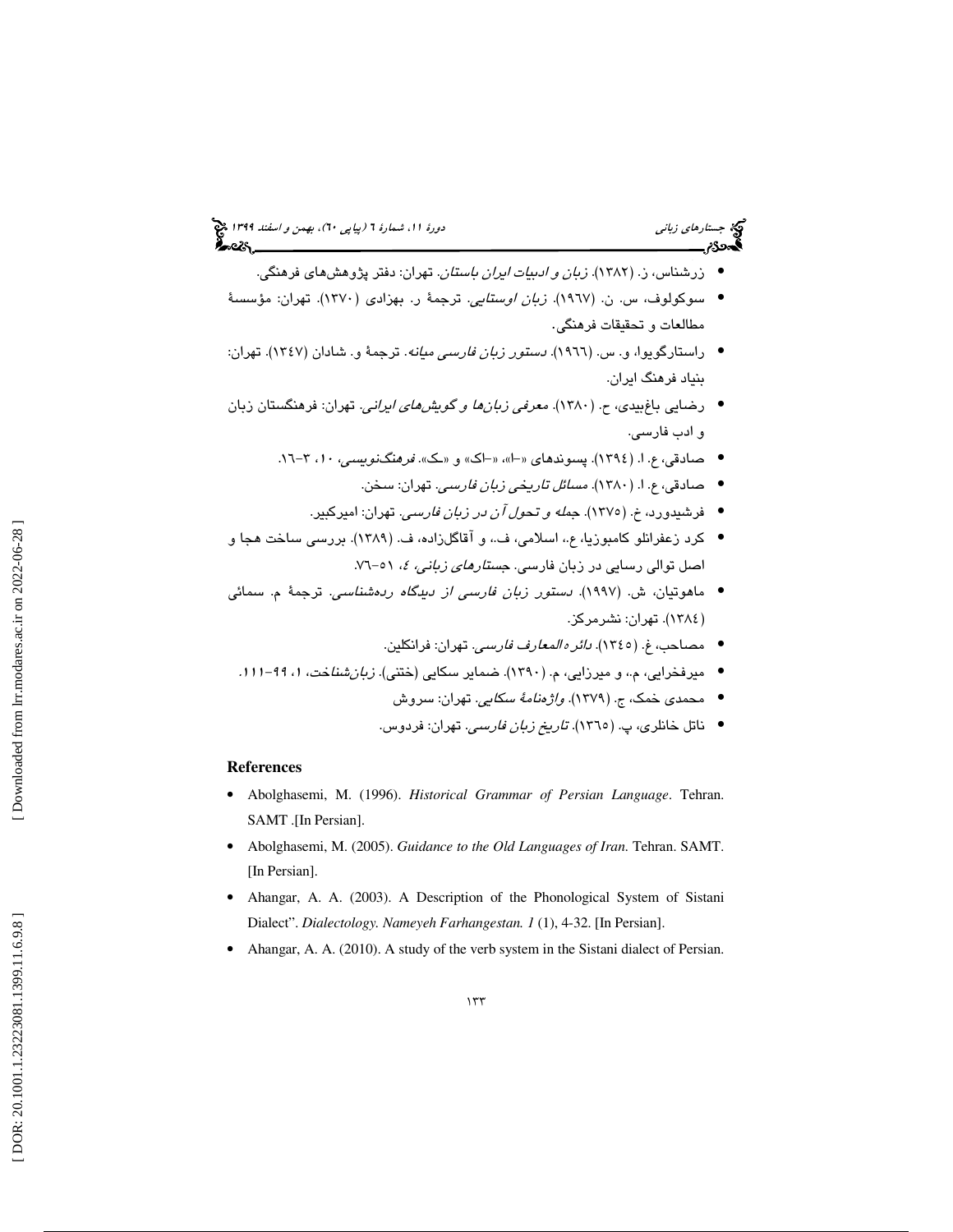# ಹಿಂದಿ



*Orientalia Suecana*. 5-44.

- Ahangar, A. A., Yousefian, P., & Kadkhoda, H. (2016). Geographical distribution of vowel variations of Sistani dialect in Shahraki-Naroui and Miyankangi regions. *Iranian Journal of Sociolonguistics*. *1*(1), 21-35 .[In Persian].
- Amoozgar, Z., & Tafazzoli, A. (2006)*. Pahlavi Language its Literature and Grammar*. Tehran. Moin. [In Persian].
- Bahgeri, M. (1996). *History of Persian Language*. Tehran. Ghatreh. [In Persian].
- Balkhi, Molana J. (2004). *Masnavi Ma'navi*. Tehran: Payam Edalat .[In Persian].
- Bartholomae, C. (1961). *Altiranisches worterbuch*. Berlin: University Auflage.
- Bearman, P. T., Bianquis, B., Cliford, V., & W. Heinrichs, D. (2003). *The encyclopedia of Islam.* 425–448. 'Iran, iii. Languages'. Leiden: Brill.
- Brunner, C. (1977). *A syntax of western Middle Iranian*. Delmar, Newyork.
- Brunner, C. (1977). *A Syntax of Western Middle Iranian*. Traslated by Behzadi, R. (1379). Tehran. Ramin .[In Persian].
- Estaji, A. (2011). A historical study of homophonous ke in Persian*. Journal of Linguistics & Khorasan Dialects*. 2(3), 1-30 .[In Persian].
- Farshidverd, Kh. (1996). *Sentence and Its Evolution in Persian Language*. Tehran. Amir Kabir .[In Persian].
- Kent*,* R. *(1953). Old Persian: Grammar, texts, lexicon. 2nd Ed.* New Haven: CT*.*
- Kalifehloo, S. F., Mozaffari, Z., & Kushki, F. (2017). Loan words adaptation: Perceptual-phonological approach. *Language Related Research*. 7, 97-123 .[In Persian].
- Kord zaferanloo Kambuzia, A., Eslami, F., & Aghagolzadeh, F. (2010). Study of syllable construction and the principle of accessibility sequence in Persian language. *Language Related Research*. 1(4), 51-76. [In Persian].
- Ghobadiani, N. Kh. (2005). *Divane Ash'ar.* Tehran : University of Tehran. [In Persian].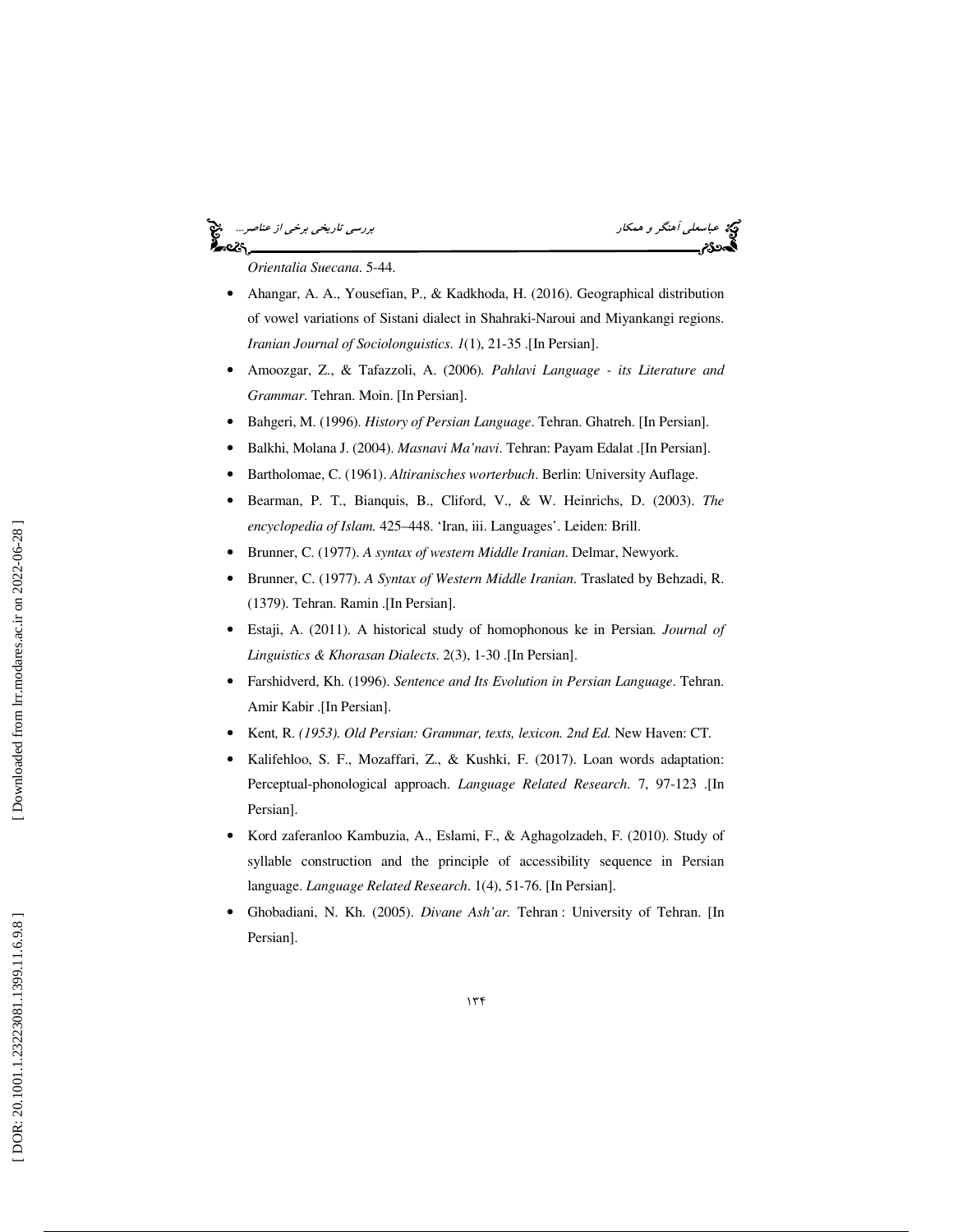#### جستاره*اي زباني (بياپي 60)، بهمن و اسفند 1*394 فرانس به 130 دورة ا $\mu$  شمارة 1 (پياپي 61)، بهم*ن و اسفند 1*34 فر ಹಿಂದಿ

- Gnoli, G., & Rossi, A. V. (1979). *Iranica*. Online encyclopedia.
- Mahootiyan, Sh. (1977). *Persian Language Grammar: A Typological Approach*. Translated by Samaei, M. (2005). Tehran: Markaz. [In Persian].
- Masaheb, gh. (1345). *Persian Dictionary*. Tehran: Franklin. [In Persian].
- Mashhadi, H. & Delaramifar M. (2013). Syllabic structure of Sistani dialect. *Journal of Language Teaching and Research.* 4(6), 303-310.
- Miran, M. A. (1969). *Major Problems of Dari Speakers in Mastering Pashto Morphology*. M.A. Thesis. University of Texas at Austin.
- Mirfakhraie, M., & Mirzaie, M. (2012). Kotanese Pronoun. *Language Studies*. 2(3), 99-111 .[In Persian].
- Mohammadi Khamak, J. (2000). *Scythian Dictionary*. Tehran : Soroush. [In Persian].
- Okati, F., Ahangar, A. A., & Jahani, K. (2009). The Status of h and ? in the Sistani Dialect of Miyankangi. *Iranian Journal of Applied Language Study*. 1(1), 80-90 .[In Persian].
- Oveisi, M. (1995). *Study and Description of Sistan Dialect in the Poshte Ab Area*. M.A. Thesis. Ferdowsi University .[In Persian].
- Rastorgujeva, W. S. (1968). *Middle Persian Grammar*. Translated by Shadan, V. (1968). Tehran: Buny ād-e Farhang-e Ī r ān. 41(5).[In Persian].
- Rezaee Baghbidi, H. (2001). *Introduction to Iranian Languages and Dialects*. Tehran. Academy of Persian Language and Literature. [In Persian].
- Sadeghi, E. A. (2015). " « -e », « -ak » and « -k » affixes"*. Farhangnevisi*. 10, 3-16 .[In Persian].
- Sadeghi, E. A. (2001). *Historical Issues of Persian language*. Tehran. Sokhan. [In Persian].
- Skjarvo, O. (2016). *Introduction to Old Persian*. Cambridge Mass. London.
- Schmitt, R. (1983). *Achaemenid dynasty. Encyclopaedia Iranica*. Translated by